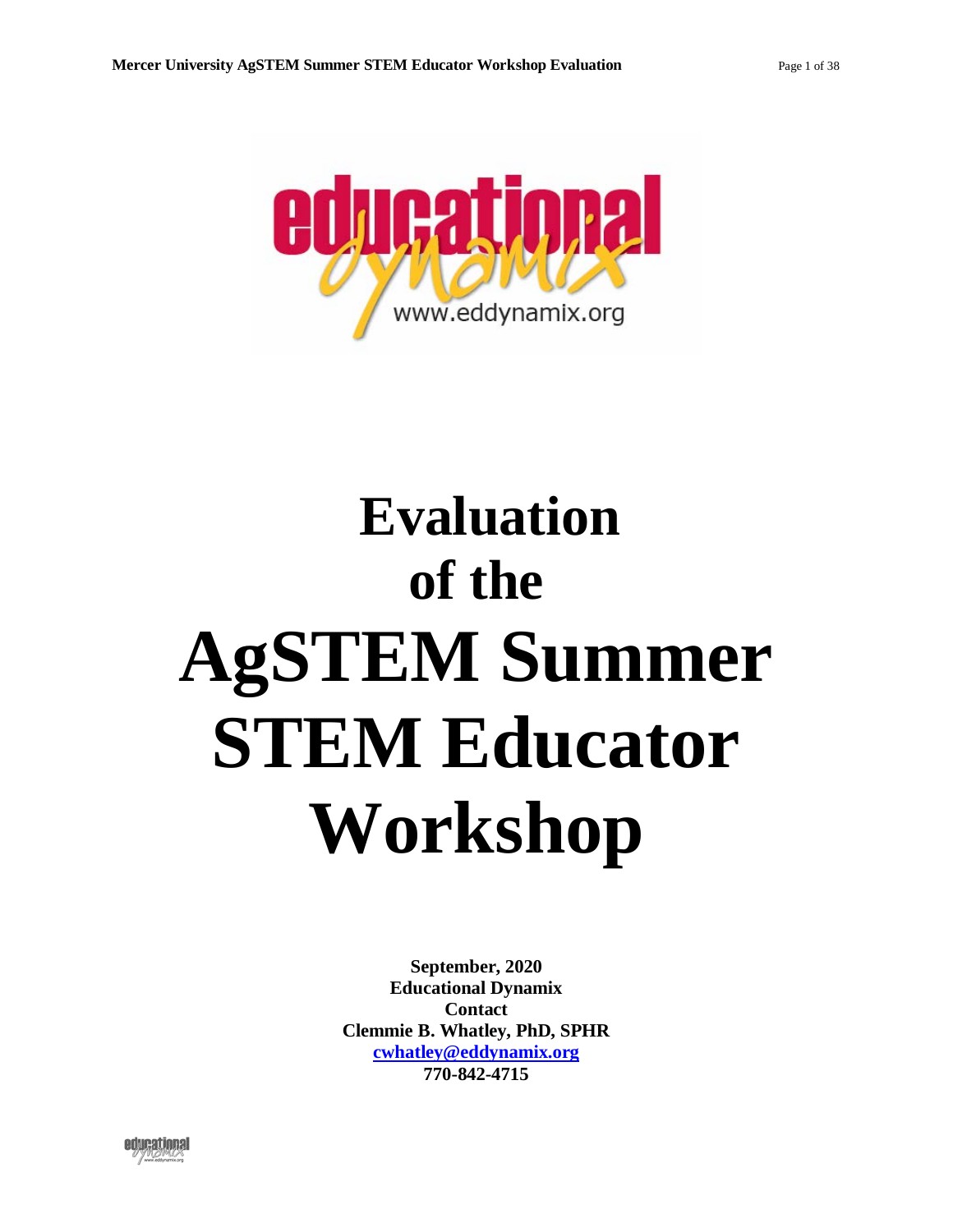# Table of Contents

| Mercer University AGSTEM Summer STEM Educator Workshop Survey19 |  |
|-----------------------------------------------------------------|--|
|                                                                 |  |

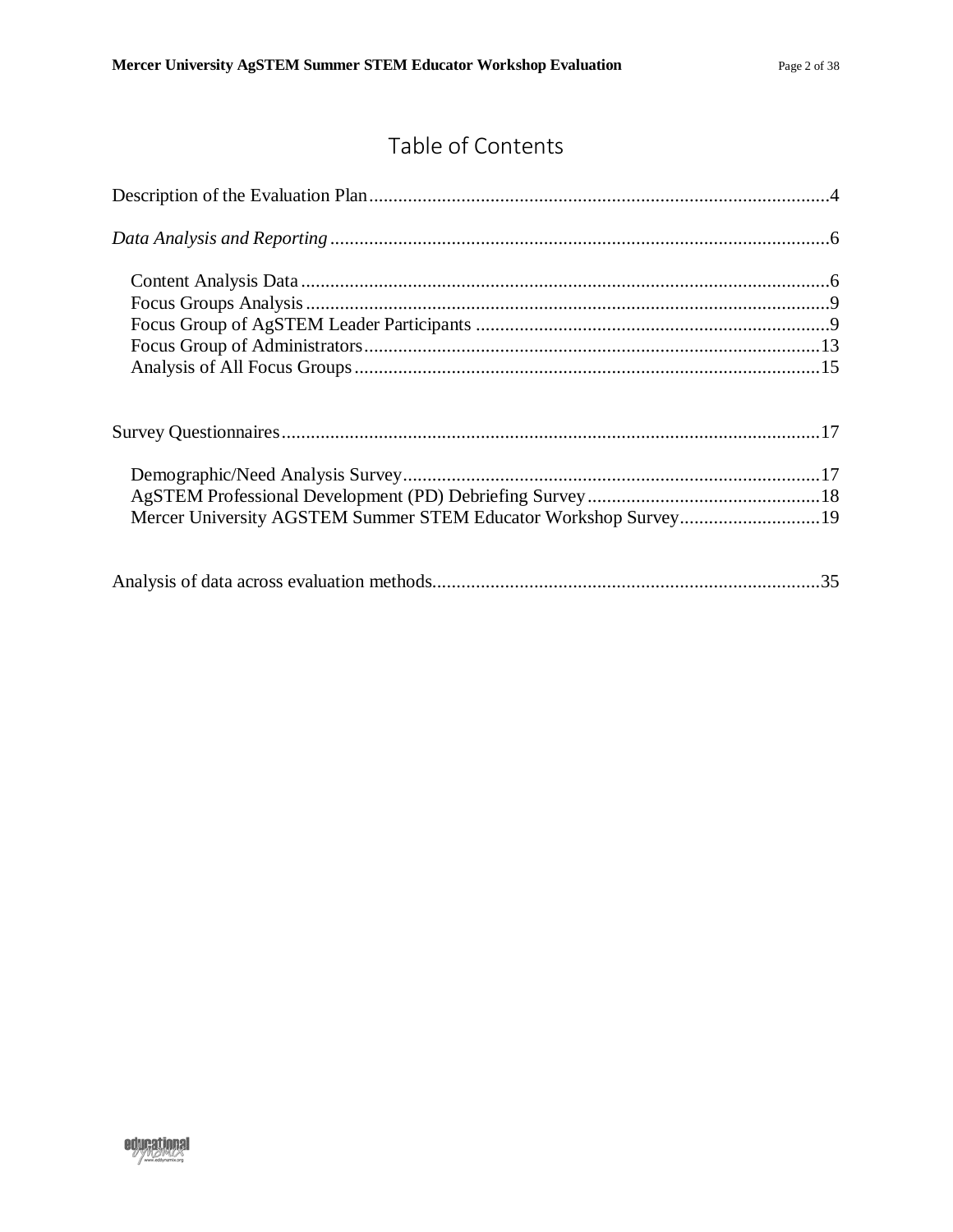# **Table of Figures**

| Figure 1. Participants in AgSTEM Summer STEM Educator Program by Grade Levels. 5                     |     |
|------------------------------------------------------------------------------------------------------|-----|
|                                                                                                      |     |
|                                                                                                      |     |
| Figure 4. Is there a specific area of focus you would like our curriculum developers to focus on?    |     |
|                                                                                                      |     |
|                                                                                                      |     |
| Figure 6. The content and strategies were relevant to what I need to know to do my job better21      |     |
| Figure 7. Personnel conducting professional learning exhibited qualities essential to a successful   |     |
| professional learning experience, i.e. knowledgeable, creativity, appropriate written and oral       |     |
|                                                                                                      |     |
| Figure 8. Personnel conducting the professional learning effectively modeled the strategies and      |     |
|                                                                                                      | .23 |
| Figure 9. I acquired knowledge and/or skills that I can apply immediately in my specific job         |     |
|                                                                                                      | .24 |
| Figure 10. The content of this professional learning relates to the improvement plan at my job site. |     |
|                                                                                                      | .25 |
| Figure 11. Resources are available at my job site to assist me in applying the content, strategies,  |     |
|                                                                                                      |     |
|                                                                                                      |     |
| Figure 13. Which of the following best identifies how you will share at your job site the            |     |
|                                                                                                      |     |
| Figure 14. Describe at least two specific ways you will demonstrate at your job setting that you     |     |
|                                                                                                      |     |
|                                                                                                      |     |

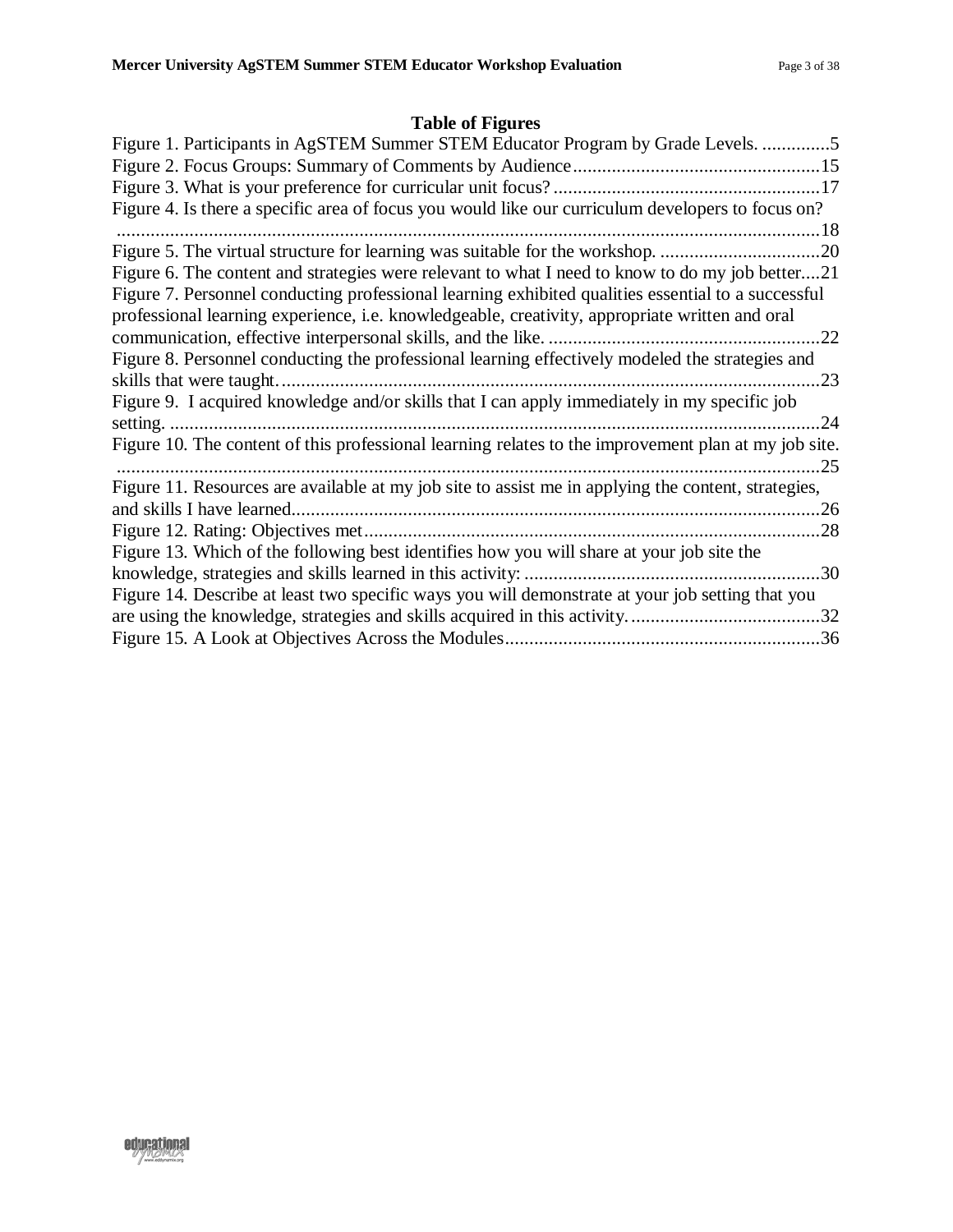#### <span id="page-3-0"></span>Description of the Evaluation Plan

The evaluation of the AgSTEM Summer STEM Educator Program supports the objective of the project, which was to engage STEM educators in a summer professional development experience that focused on integrating aquaponics and computer science into the curriculum. The experience included two major components:

- A four-week aggrotech and computer science virtual workshop hosted by Mercer University's STEM Education Innovation Lab
- Support for capacity-building and social entrepreneurship projects to be implemented during the 2020-21 school year.

The program content, surveys completed by participants, and focus group discussions with team leaders and principals were analyzed to determine the effectiveness and efficiency of the project.

Evaluation of this project included an examination of perspectives of the topics covered during the professional development, which were:

- Tying aquaponics and computer science to the curriculum
- Designing authentic assessments that integrate aquaponics and computer science
- Using real time data in the classroom
- Incorporating authentic scientific investigation and engineering design challenges into the classroom that use aquaponics and computer science as a basis
- Sustainable maintenance and use of an aquaponics system as an educational tool
- Coding for the STEM classroom
- Creating social entrepreneurship projects with AgSTEM
- Making aquaponics a value add for your school

The data were used to ascertain the effectiveness of the AgSTEM Summer STEM Educator Program.

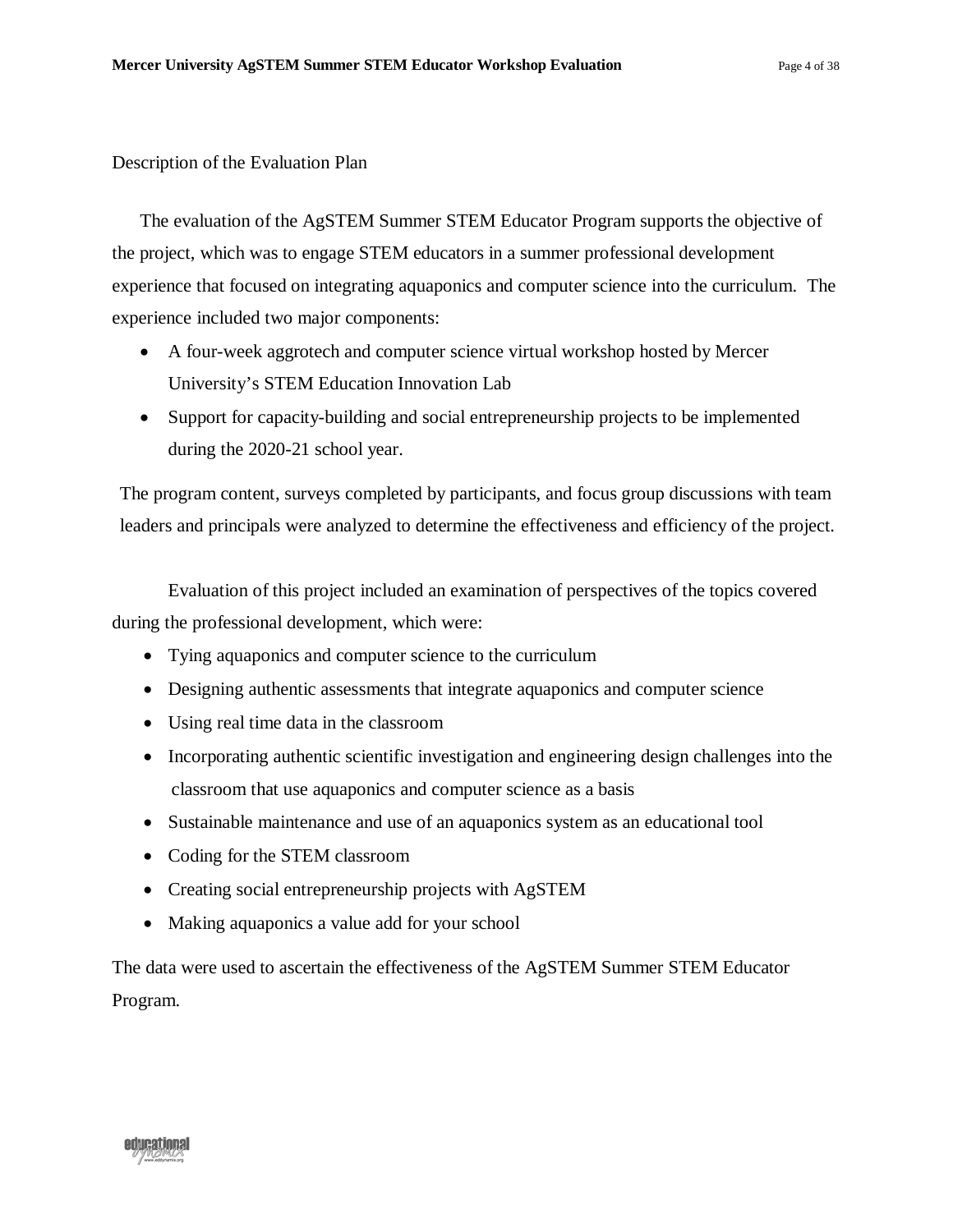#### **Mercer University AgSTEM Summer STEM Educator Workshop Evaluation** Page 5 of 38

There were 31 participants in the program shown by grade level in Figure 1.

| Grade Level           | <b>Number of Participants</b> |
|-----------------------|-------------------------------|
| Grade K               | $\overline{2}$                |
| Grade 1               | 3                             |
| Grade 2               | $\overline{4}$                |
| Grade 3               | 3                             |
| Grade 4               | 3                             |
| Grade 5               | 3                             |
| Grade $K - 5$ Special | $\overline{4}$                |
| Grade 6               | $\overline{2}$                |
| Grade 7               | $\mathbf{1}$                  |
| Grade 8               | $\overline{2}$                |
| <b>High School</b>    | $\overline{4}$                |
| Total                 | 31                            |

<span id="page-4-0"></span>Figure 1. Participants in AgSTEM Summer STEM Educator Program by Grade Levels.

The evaluator collected data using uniform and consistent questionnaires and protocols and content materials designed to understand the AgSTEM professional learning.

#### *Content Analysis Data*

Analysis of content was performed to triangulate the purposes with the intent of the professional learning.

#### *Focus Group of Team Leaders*

On July 16, 2020, a virtual focus group was held with the team leaders from the participating schools related to their perception of the professional development. The intent of the focus group was to ascertain how well the program objectives were met.

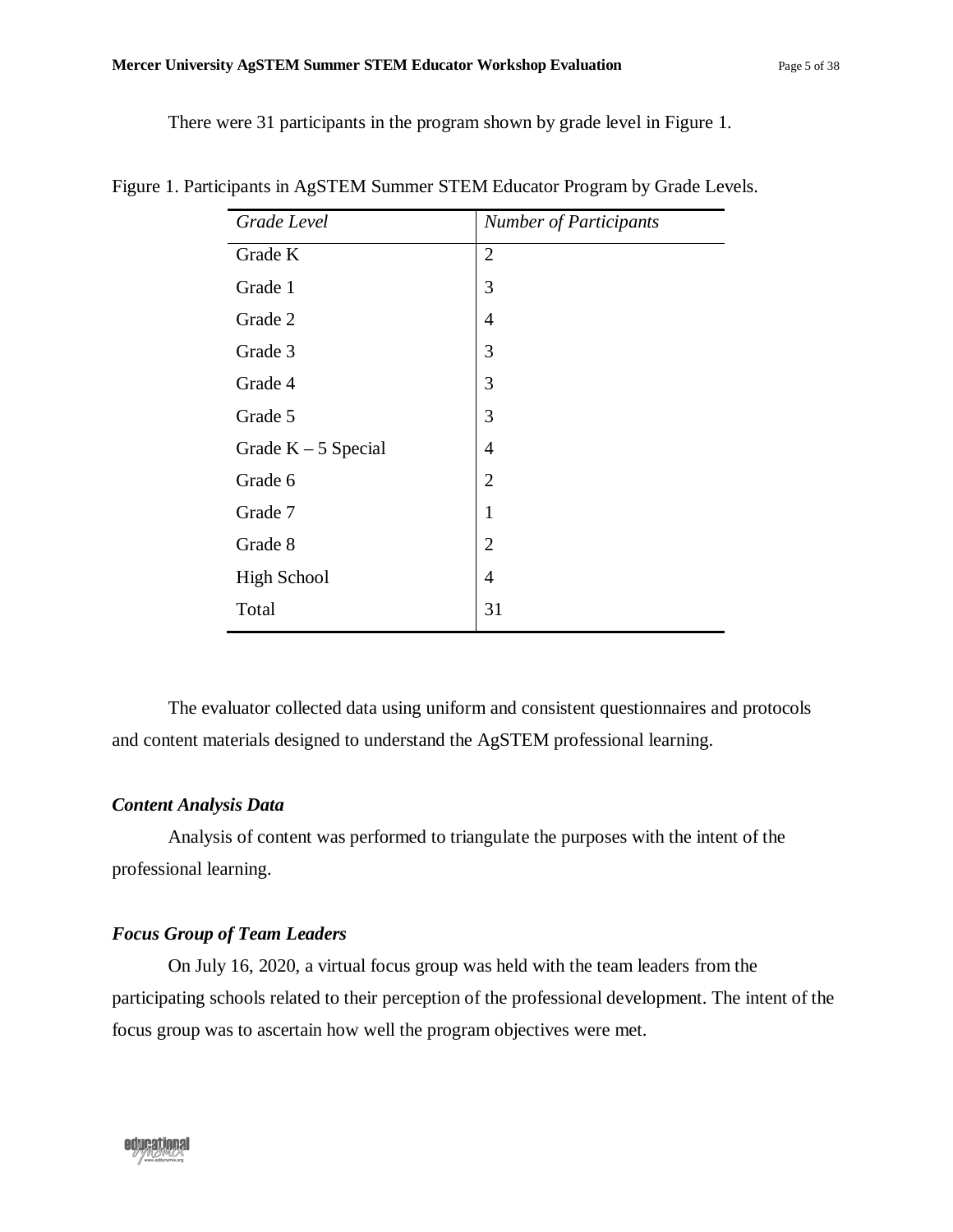#### *Focus Group of Administrators*

On July 20, 2020, principals of the participating schools joined in a virtual focus group to discuss the ongoing support of the program.

#### *Survey/Questionnaire of Professional Development Activities*

Questionnaire surveys were completed at various stages of the professional learning with a final survey given at the end of the session. The surveys included a demographic and initial interest survey, an AgSTEM Professional Development Debriefing Survey, and the Mercer University AgSTEM Summer STEM Educator Workshop Survey.

#### <span id="page-5-0"></span>*Data Analysis and Reporting*

Analyses of the impact of the AgSTEM Summer STEM Educator Program are reported by the level of involvement. Statistical analysis was performed to understand the differences and significance of effectiveness. Full descriptions of the research and analysis methodologies are included in this report.

The information that follows provides an examination of each of the components including content analysis, focus groups, and survey questionnaires. All information was then synthesized for commonality and differences. Finally, data were aligned to the purpose of the AgSTEM Professional Development.

In summary, the program was evaluated on how its implementation carried out the purpose and intent of the STEM professional development.

#### <span id="page-5-1"></span>*Content Analysis Data*

The content and structure of the AgSTEM professional development are included to provide context to the evaluation process (modified from the AgSTEM Summer STEM Educator Workshop description).

The objective of the project was to engage STEM educators in a summer professional development that focused on integrating aquaponics and computer science into the curriculum. This experience included two major components:

• A four week aggrotech and computer science virtual workshop hosted by Mercer University's STEM Education Innovation Lab

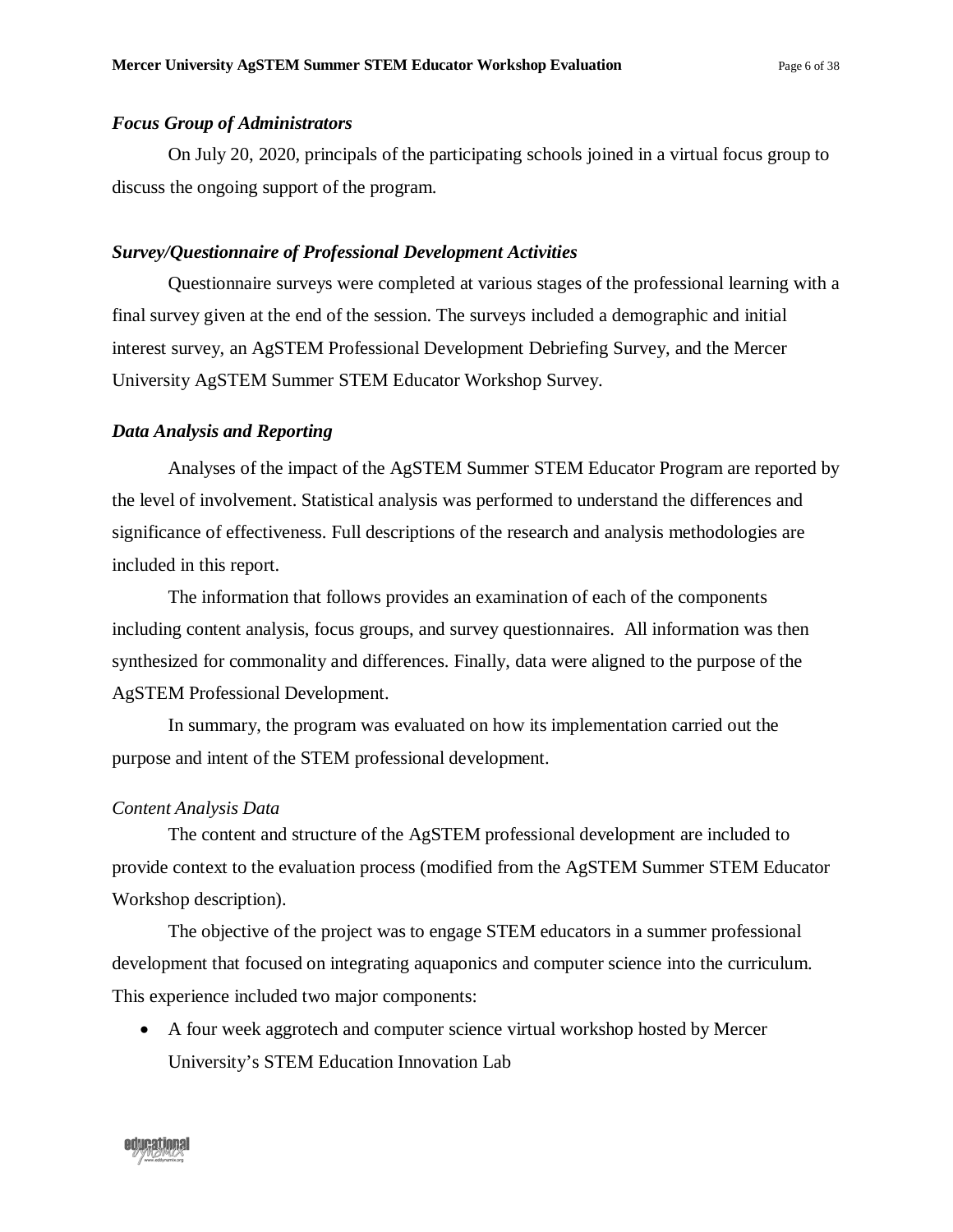• Support for capacity-building and social entrepreneurship projects to be implemented during the 2020-21 school year

The implementation of AgSTEM included the involvement of various organizations collaborating to support educators:ions: Mercer University's S.E.I. Lab in partnership with Gwinnett Soil & Water Conservation District, Clemson University's Call Me MISTER® Program, Clark Atlanta University's (CAU) Center for Innovation and Entrepreneurial Development, University of Georgia Fisheries Science, the Time2Give Foundation, and the Georgia Aquarium. This experience was designed to expose STEM educators to tools and resources for integrating aquaponics and computer science in the classroom. Participants attended a four-week online professional development workshop. The workshop was composed of four modules:

- Module #1 Introduction to AgSTEM
- Module #2 Connecting AgSTEM to Teaching and Learning Standards
- Module #3 Service Learning/Social Entrepreneurship with AgSTEM
- Module #4 AgSTEM Curricular Unit Development Design

Each module was composed of two asynchronous units that participants completed independently. One live synchronous session allowed them to interact with experts receiving additional instruction and asking questions to assist with the integration of AgSTEM into the curriculum at their schools. The sessions for this professional development series were conducted by faculty from Mercer University's College of Education, Clark Atlanta University's College of Business, University of Georgia's Fisheries Science Department, and industry professionals. Participants received coaching and support for incorporating AgSTEM project-based learning activities into the curriculum from Mercer faculty and experts from STARBASE. This interaction provided educational and technical support resources to STEM educators to support agriculture and computer science in the classroom.

Topics that were covered during the course of this professional development included:

- Tying aquaponics and computer science to the curriculum
- Designing authentic assessments that integrate aquaponics and computer science
- Using real time data in the classroom

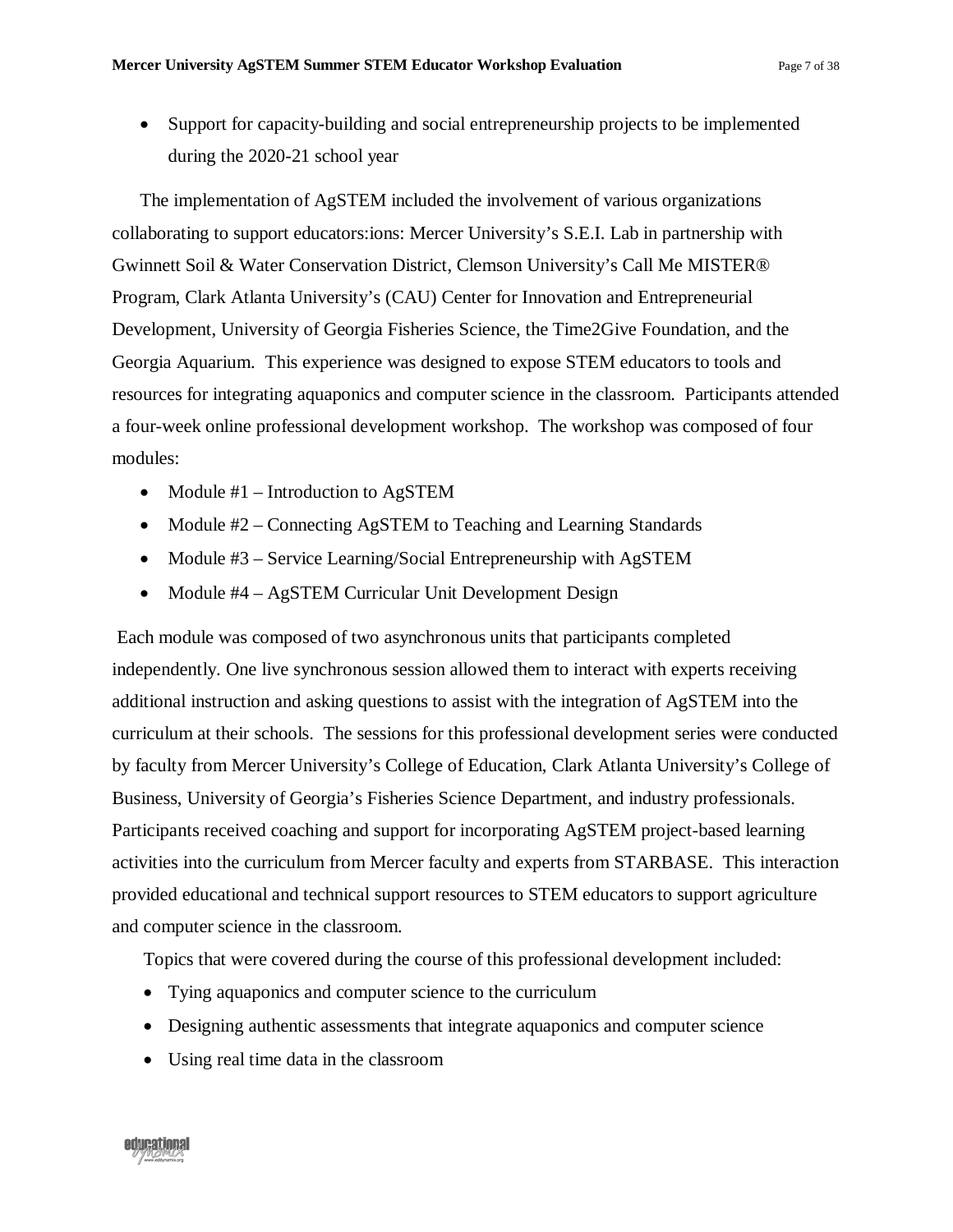- Incorporating authentic scientific investigation and engineering design challenges into the classroom that use aquaponics and computer science as a basis
- Implementing sustainable maintenance and use of an aquaponics system as an educational tool
- Introducing coding for the STEM classroom
- Creating social entrepreneurship projects with AgSTEM
- Making aquaponics a value add for your school

Participants were asked to complete surveys and join focus-group interviews related to their engagement with AgSTEM and project-based learning. All contributors were elementary, middle, or high school in-service or pre-service educators with an interest in incorporating aquaponics into their educational setting.

The following describes the four modules that were included in the program:

**Intro to AgSTEM** Participants received introductory instruction related to the use of AgSTEM in the classroom, using aquaponics as a platform. The goal of this module was to help participants gain a conceptual understanding of the function of an aquaponics system and how data from apps can be used to monitor and maintain homeostasis within this closed ecosystem. Faculty from UGA's Fisheries Science Department and Computer-Coding Instructors from Montis.Edu supported instruction for this module.

**Connecting AgSTEM to Teaching & Learning Standards** Participants worked with faculty from Mercer University's College of Education to engage in project-based learning exercises to identify ways of connecting AgSTEM to teaching and learning standards to create engaging classroom environments that support the development of STEM literacy skills.

**Social Entrepreneurship /Service-Learning in AgSTEM** Participants worked with Clark Atlanta University's (CAU) Center for Innovation and Entrepreneurial Development to develop service-learning/social entrepreneurship projects that the participating schools are interested in implementing in their communities.

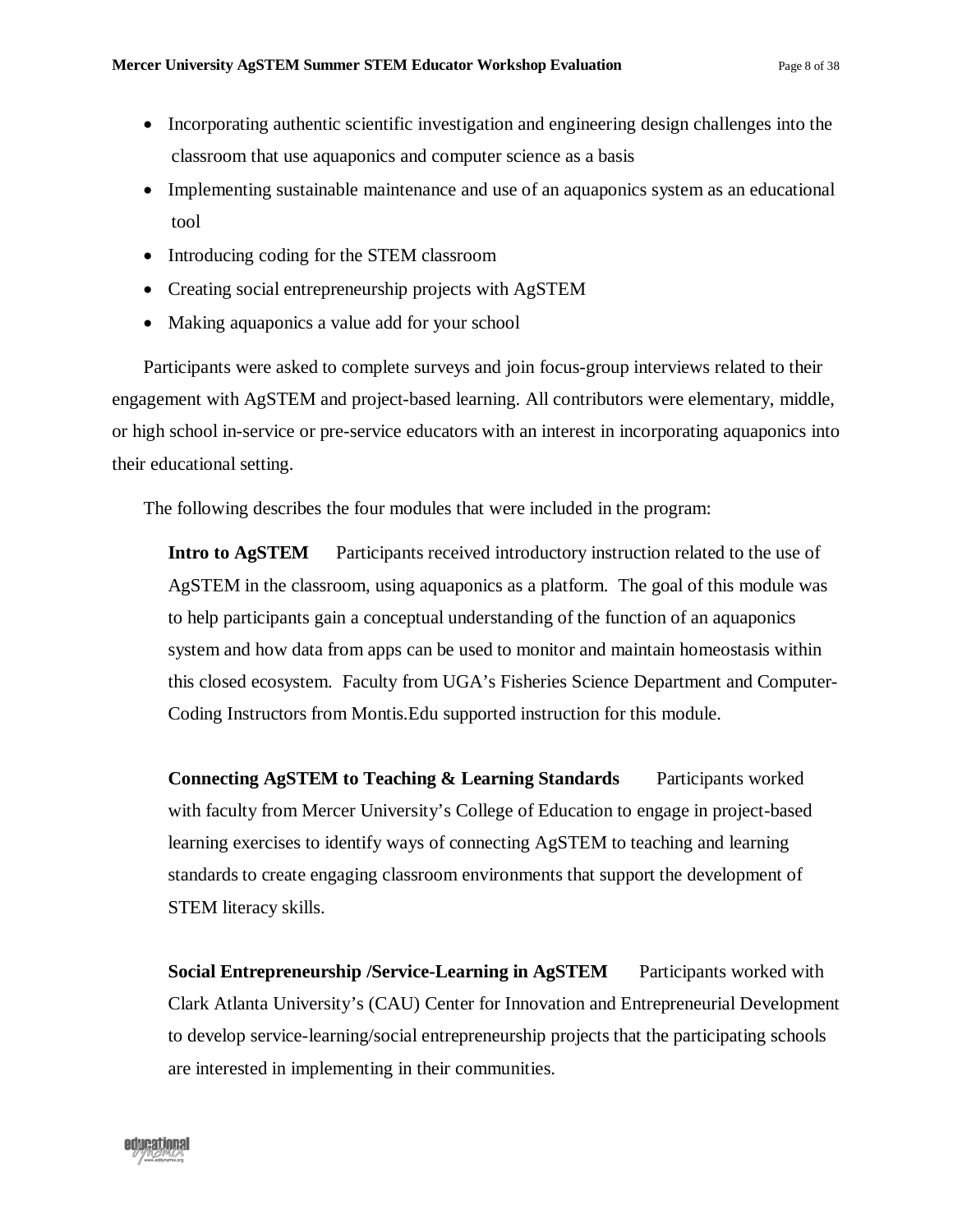**AgSTEM Curricular Unit Design** Participants worked with faculty from Mercer University's College of Education to develop standards-aligned curricular units that incorporated AgSTEM into the curriculum at their schools. Teachers are expected to implement these units during the course of the school year and will receive follow-up support from faculty members to further develop the units they create.

The partners working collaboratively were assigned particular responsibilities:

**Mercer S.E.I. Lab** Facilities access, faculty instructor(s), graduate students support, mileage/travel funds, media/marketing support, housing for teacher education interns, technology access for participants, technical support for student projects, Canvas platform access

**CAU STEM Innovation Center** Facilities access, faculty instructor(s), graduate students support, technology access for participants, technical support

**UGA Fisheries Sciences** Facilities access, faculty instructor(s), graduate students support, technology access for participants, technical support

**Gwinnett – Soil & Water Conservation District** Program funding, technical expertise, consultation

**Georgia Aquarium** Technical expertise and field trip location

#### <span id="page-8-0"></span>*Focus Groups Analysis*

Focus groups were held with team leaders and administrators. A review is provided for both groups below. Finally, the last section provides an integration and summary of all focus groups.

#### <span id="page-8-1"></span>*Focus Group of AgSTEM Leader Participants*

The purpose of the focus group was to debrief the implementation of the AgSTEM professional development. Of the five participants, three supported elementary schools; one supported middle school; and one supported high school. The discussion was video and audio recorded and transcribed. The script was analyzed and coded, where the six topics were drawn from the text. The six topics provide an explanation and description of participants' perceptions.

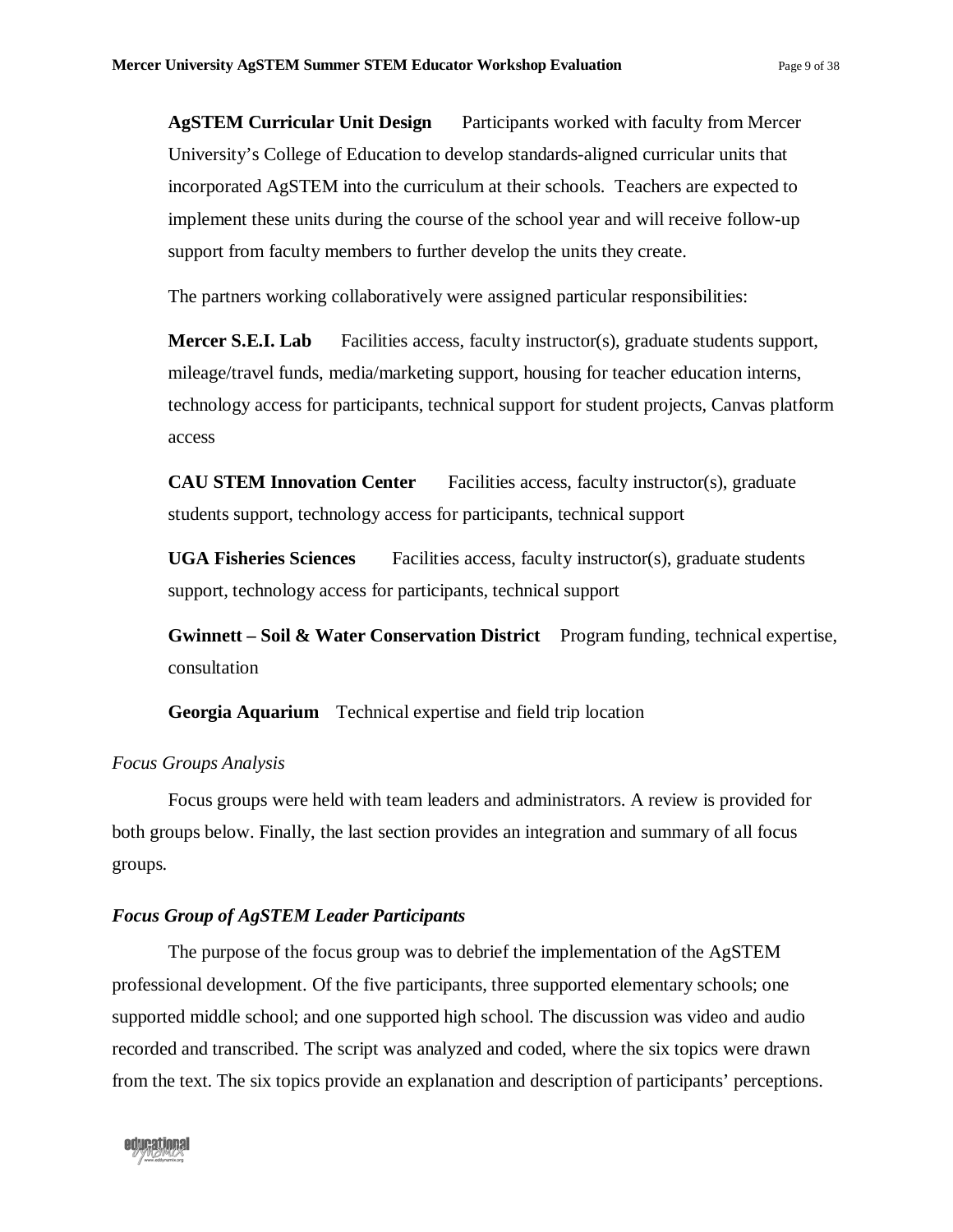They are: Activating Interest in AgSTEM, Structure of Professional Learning, Meeting Objectives of AgSTEM, Implementation (Integrating AgSTEM in the Curriculum), Student Achievement, and Overall Perception.

## **Activating Interest in AgSTEM Comments**

- Some of the leaders' interests were triggered by attending STEM conferences. For example, one participant shared, " And that was my first experience with aquaponics . . . I jumped on board pretty quick because it covers so much and it's so great." Another participant indicated that one of the professional development sessions on AgSTEM had an emotional connection for her. She saw the 'good connections to the real world.'
- Other of the participants followed the leadership and suggestions of their principal.
- Another participant transferred her learning from another school to her present school.
- One participant appreciated the opportunity to vertically align across grade levels.

#### **Structure of Professional Learning**

- *General*
	- o Having to transition from in person to a digital format, the participant liked how the modules were divided. Because participants were not in person, some were frustrated about 'having to figure something out and sending an email,' although the responses were 'fast.'
	- o The variety of pictures were appreciated.
	- o Communication was 'amazing' and well executed.
- *Teamwork*
	- o Appreciated the opportunity to work together. "We really enjoyed each other working together."
	- o Thought it was great to have it all on the Google site because it made it easy to access everything.

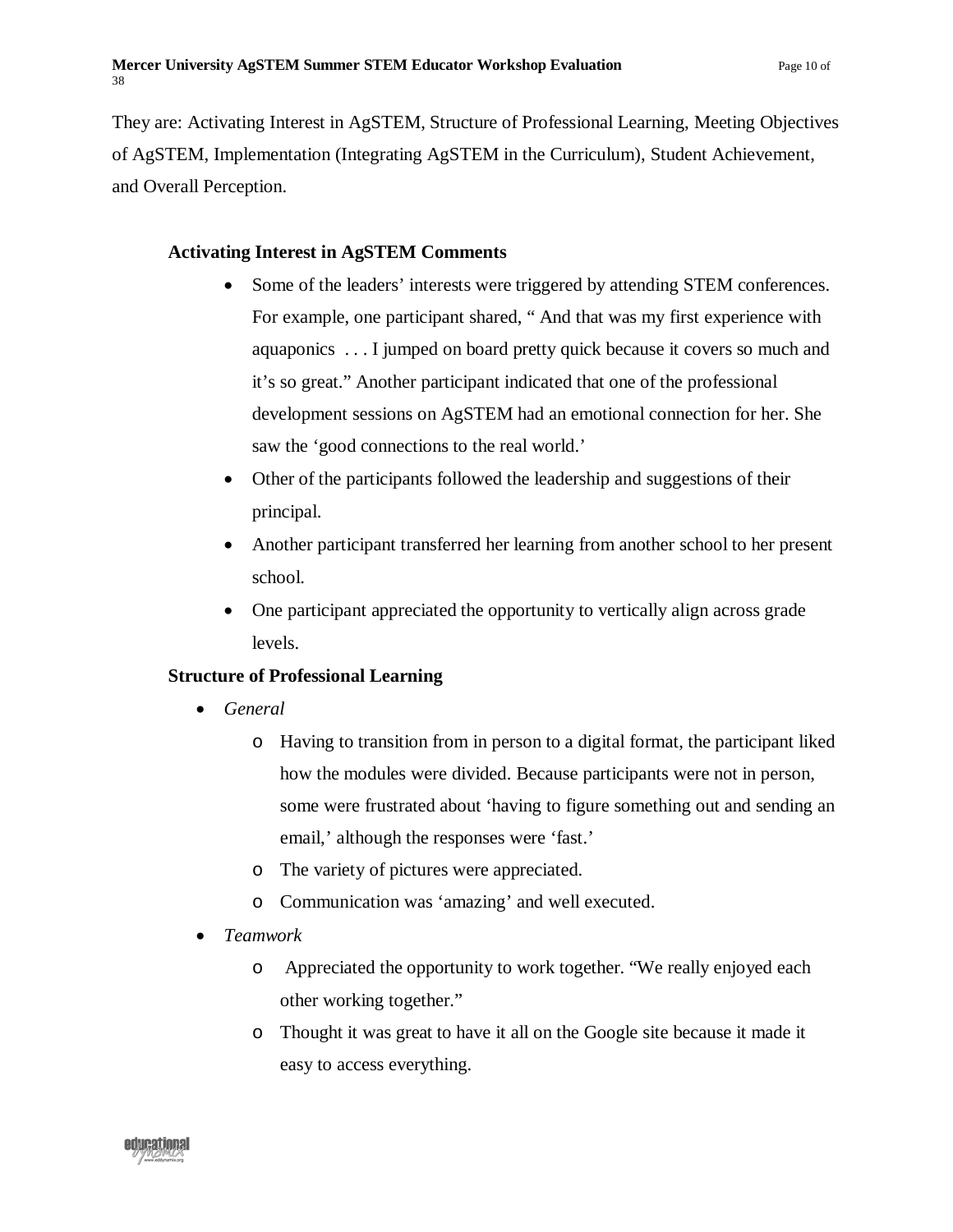- *Learning Environment*
	- o Consider 'condensing' the reading and the quantity of videos; but 'a lot of good information.' Struggled with the amount of learning required to use the apps, e.g. Glogster, Animoto, Facebook. 'That's just a lot of work.' "I didn't know the amount of time and the effort that was going to happen."
	- o Appreciated how the professional development was 'spread out' and 'piggybacked off' each other.
	- o Gave participants a common language to have the same starting point.
	- o Grateful for the website structure.
	- o Thankful for the responsiveness of the facilitators.
	- o The speakers were good.
- *Preplanning and Understanding*
	- o Participants did not care for the badges. They did not understand and suggested was more direction on scheduled dates.
	- o Participants were not readily able to keep track of what they turned in.

# **Meeting Objectives of AgSTEM**

- *Tying aquaponics and computer science to the curriculum*
	- o Teachers appreciated connecting the Academic Knowledge and Skills  $(AKS)$ .
	- o Teachers took lessons and tied aquaponics in the unit.
- *Fostering a strong cluster relationship for AgSTEM implementation*
	- o "I think that cluster relationship is a good thing because the parents see some continuity across the clusters."
- *Designing authentic assessments that integrate aquaponics and computer science*
	- o The participants believe that they did not 'get to authentic assessments.' "I think there is some formative assessments planned, but I don't think there was anything . . . tied to the Aquaponics created at our school, elementary level. . ." "Assessment was not a big focus." The contributors suggested

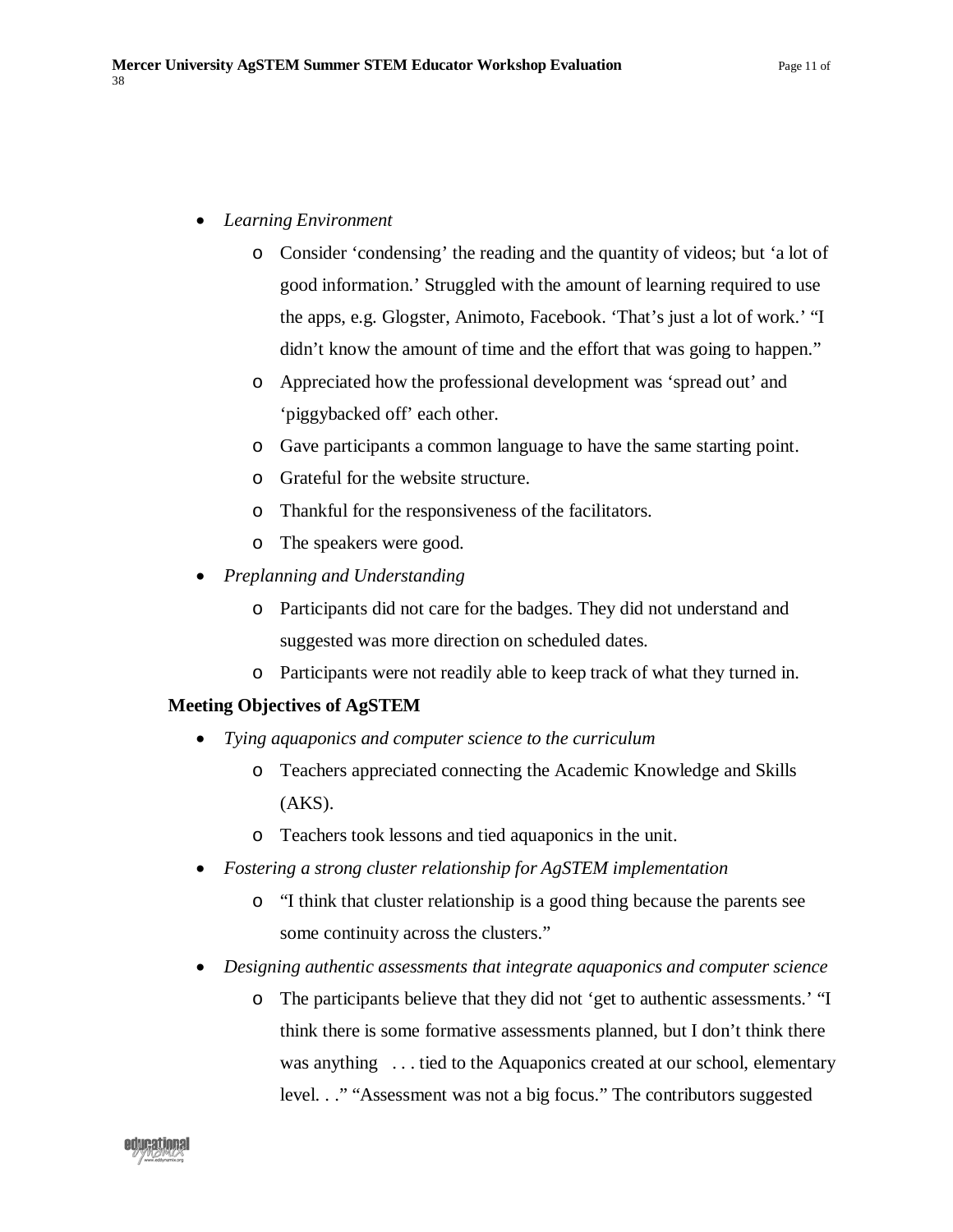changing pictures to relate to aquaponics on assessments, e.g. the life cycle of living things using aquaponics.

## **Implementation (Integrating AgSTEM in the Curriculum)**

*Computer Science Comments*:

• "... Creating assessments and working on the computer science piece... at the elementary level." For example, scratch coding. Another participant shared that scratch is something that can be used at the high school level in a virtual setting. When teachers practice the coding and become successful then it can be connect to temperature probes and climate tags. Participants suggested a mini-staff development on how to use the basics of scratch would be very helpful. The participants discussed how they can enhance learning virtually by providing cameras, TVs, YouTube, etc.

*Challenges to implementation:*

- Knowing if teaching will be in person or virtual.
- Professional development on Project Based Learning (PBL).
- Buy-in from the principals.
- AgSTEM curriculum needs to be brought back in schools.

*Integrating measurement unit*:

- "We don't just have to measure the objects in our classroom; we probably would be measuring all year long and how are our plants growing so . . it makes out of the box" learning.
- "So we are able to use some of that data we collected in August all through the year."

# *Teacher Engagement*:

- "If I'm not engaged in it, I'm not going to do it well. So same thing with the kids, if they're not engaged."
- The aquaponics holds the students' attention.

# • **Student Achievement**

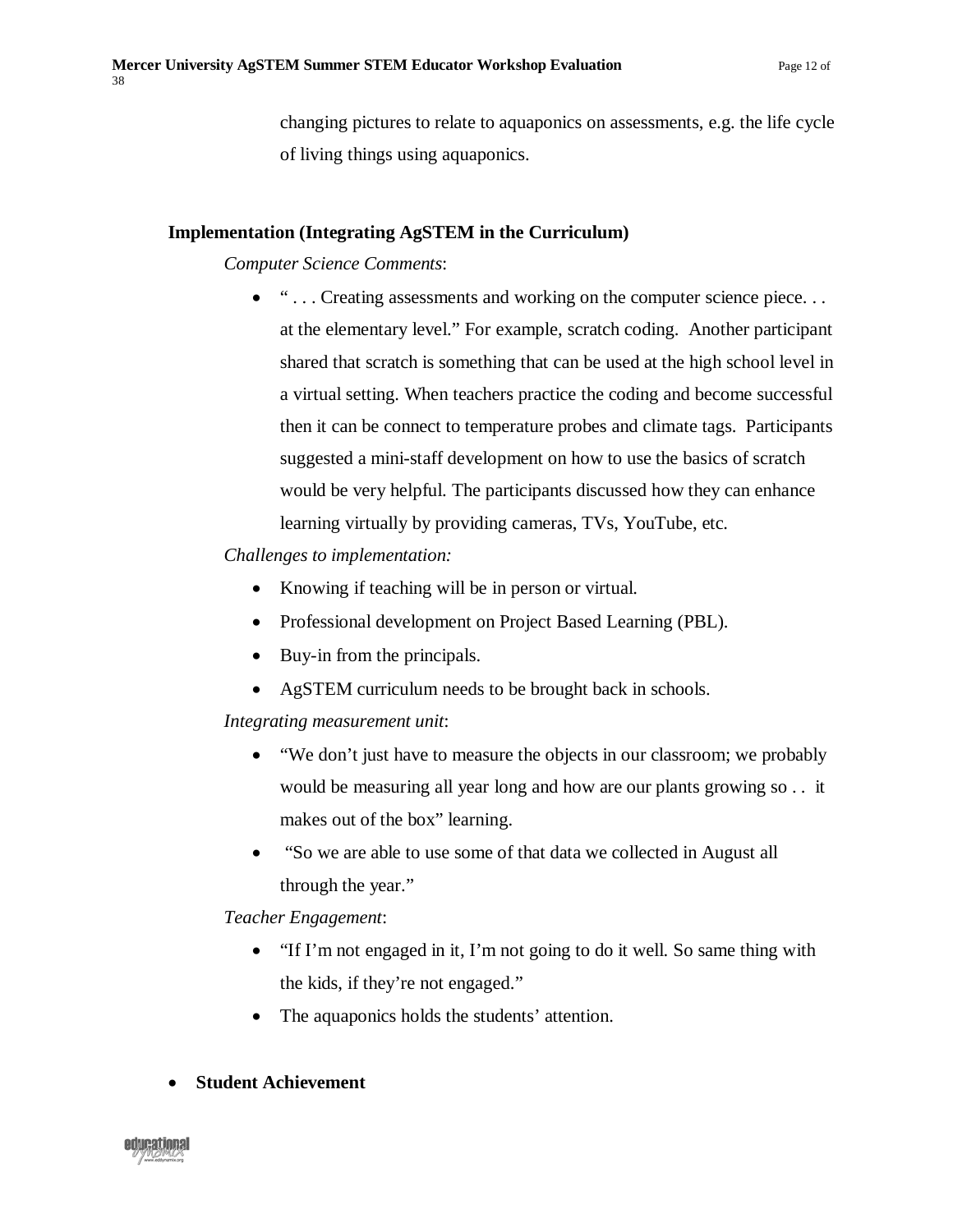- o Students are returning and discussing what they are doing at home: "I had my dad build me a raised garden." With digital learning, "the kids would get on ZOOM and show us their gardens that they have planted from what they've learned at school." "We have more kids wanting salad for lunch and snacks, because of the tower gardens in schools."
- o Improvement: "We've looked at our data . . . we found that the more of PBL and real world focus, our test scores are higher."
- o "If we ever come back to normal, we will have higher level kids in Level 2 and Level 3 engineering who do community service projects."

#### **Overall Perception**

- o The participants were thankful or the opportunity to learn and to 'grow as a learners.' They appreciated taking the time to integrate AgSTEM with the standards and to teach in a different way.
- o "The collaboration with the culture and knowing when our fifth graders go to middle school next year they will have Apple products there.
- o "I think . . the way our cluster works together is so fantastic." It makes us community."
- o The participants appreciated working with the cluster.
- o "And my favorite thing . . ." I like the connection to the community. We get to know our parents and pull those people into what we're doing."

#### <span id="page-12-0"></span>*Focus Group of Administrators*

Five school leaders participated in the focus group: three elementary, one middle school, and one high school. Conversation with the principals was audio recorded and transcribed. Next, the conversation was analyzed for themes and topics. The focus group discussion is summarized below in three areas: implementation, virtual learning, and communication.

#### • **Implementation**

o One principal emphasized that here has been a shift of focus from STEM to reading and mathematics. Is there a gap that needs bridging to incorporate STEM?

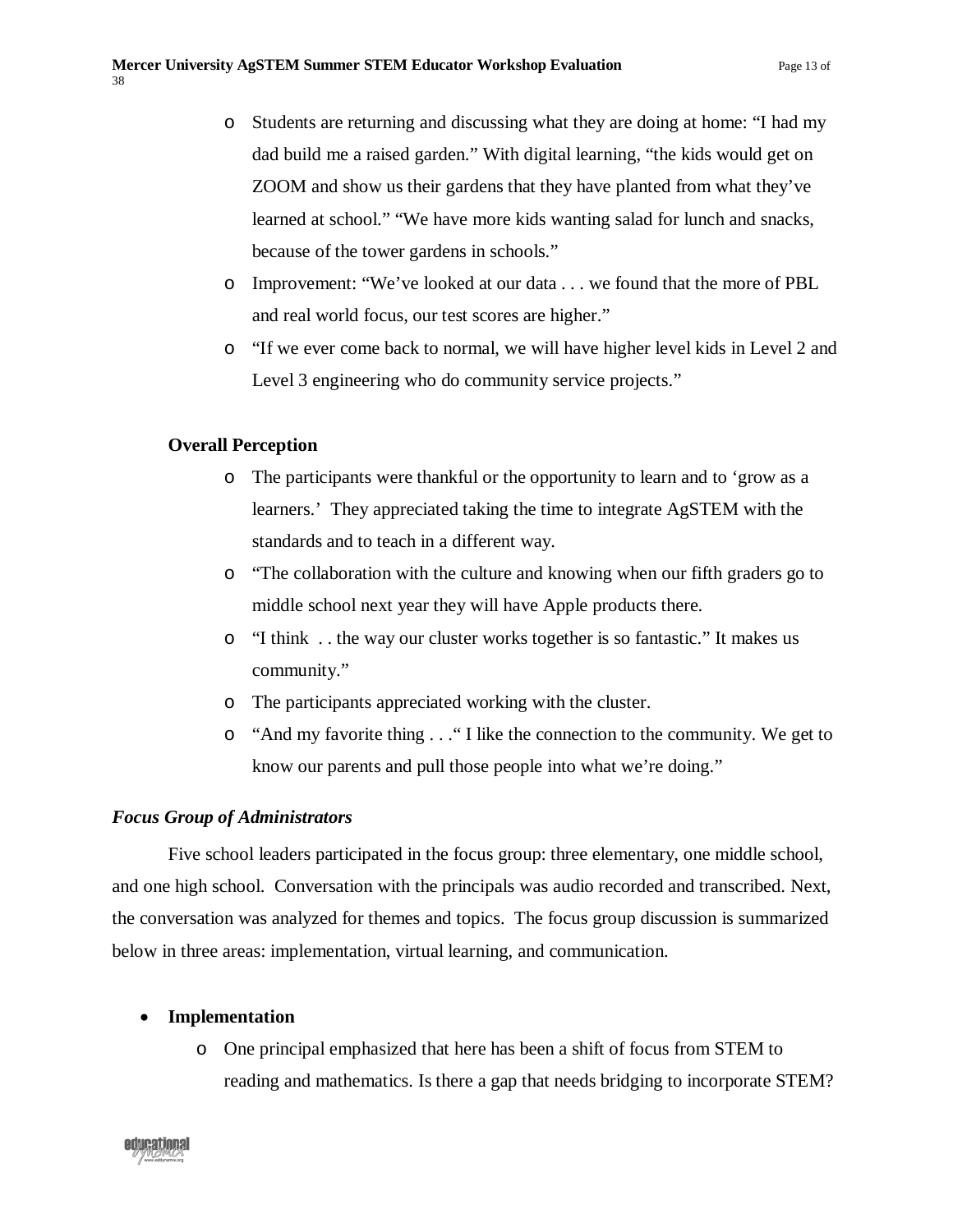- o One leader indicated they would need guidance of how we continue this work digitally, e.g. advice on resources that will be available for teachers and students to access and use.
- o One question discussed was what is the level of consistency in using Google?
- o Principals indicated that they would engage their school teams in incorporating STEM strategies in their planning sessions to build team capacity.
- o Principals want to see the STEM strategies spread to others in their schools.
- **Virtual Learning**
	- o One of the concerns is the inability to do hands-on learning. The hands-on-learning for students was the driving force. The digital platform can be an obstacle.
	- o A huge concern is not being able to use the equipment as planned in face-to face learning.
	- o The principals are not sure if the technology available will serve the needs of the students in a digital environment.
	- o The principals appreciated the lead time to set up digital learning.

# • **Communication (Messaging and Buy-In)**

- o One principal suggested that the messaging on implementation at the schools should begin with the administration. They should meet monthly to review implementation with team leaders.
- o Leaders believed that the relationship and excitement of the STEM school administration will help with buy-in.
- o As principals, "if we do our jobs and establish expectations then most teachers will buy-in." For some teachers, it may take more time.
- o Some principals did not see buy-in as an issue.
- o The principals were in agreement of AgSTEM staff providing a small segment to add to the schools' monthly newsletters. Photographs of the students engaging in learning can be shared in the newsletter to parents with approval.
- o The principals voiced that press releases should be shared with the Executive Director so that she has knowledge of media inquiries.

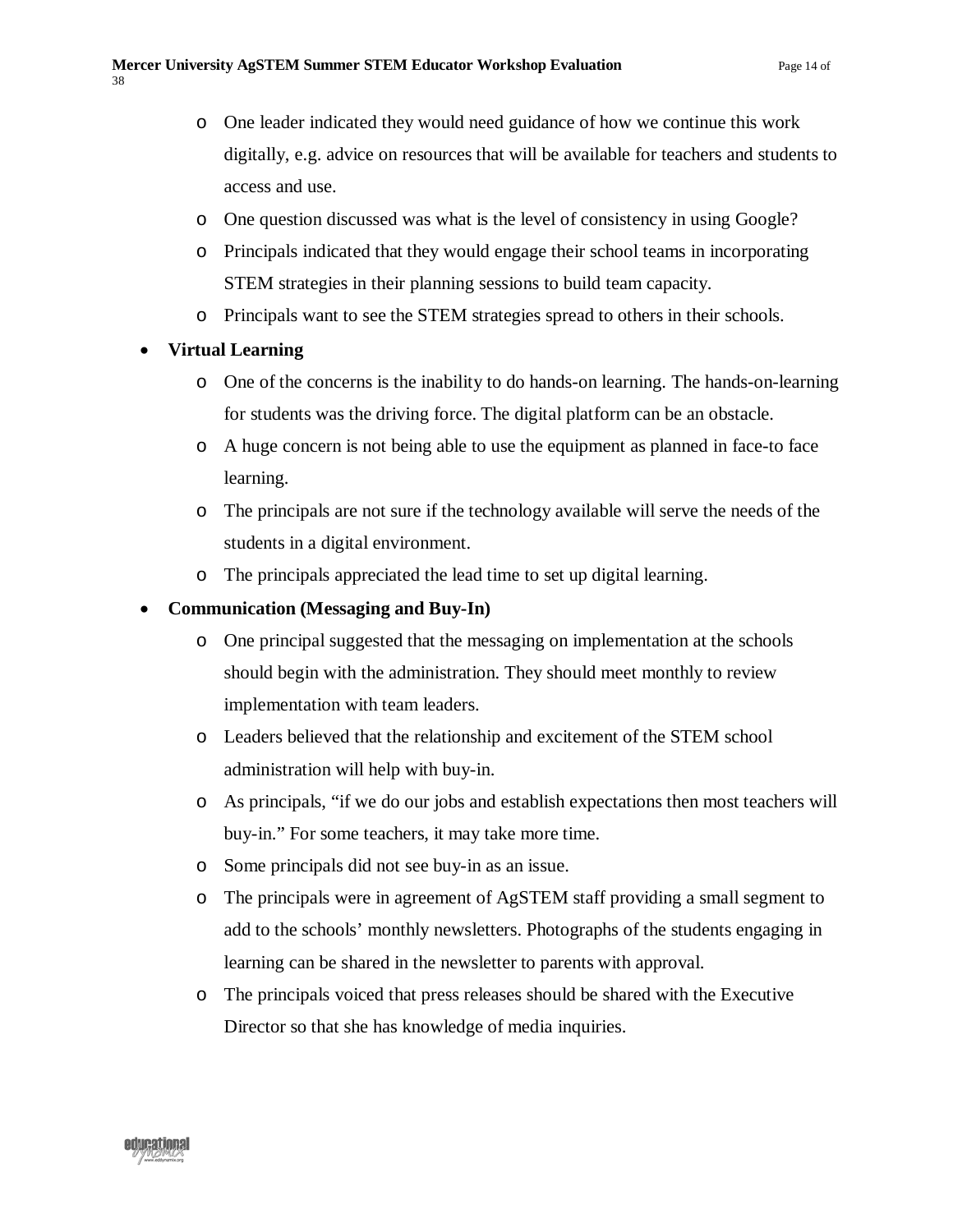#### <span id="page-14-0"></span>*Analysis of All Focus Groups*

Data from the focus groups were accumulated in a table to examine commonalities and differences as shown in Figure 2. The three categories of implementation, virtual learning, and communication from the principals' focus group summary are aligned with the leaders' dialogue from their focus group in the figure. Overall, team leaders and administrators perceived that the AgSTEM program was important to their schools. Each focus group discussed professional learning (academies) through the school year and incorporation of AgSTEM in school meetings. All team leaders believed the program benefited teachers and students. With the unanswered question of in person or virtual learning, how to approach AgSTEM in the school setting was unknown. Common needs included ongoing professional development and training in computer apps.

<span id="page-14-1"></span>

| Category                   | <b>Team Leaders</b>                                                                                                                                                                                                                                                                                                                                                                                                                                   | Administrators                                                                                                                                                                                                                                                                                                                                                                                              |
|----------------------------|-------------------------------------------------------------------------------------------------------------------------------------------------------------------------------------------------------------------------------------------------------------------------------------------------------------------------------------------------------------------------------------------------------------------------------------------------------|-------------------------------------------------------------------------------------------------------------------------------------------------------------------------------------------------------------------------------------------------------------------------------------------------------------------------------------------------------------------------------------------------------------|
|                            |                                                                                                                                                                                                                                                                                                                                                                                                                                                       |                                                                                                                                                                                                                                                                                                                                                                                                             |
| Implementation             | " Creating assessments and<br>$\bullet$<br>working on the computer science, e.g.<br>scratch coding."<br>More PD on scratch coding.<br>٠<br>Enhance learning virtually by<br>$\bullet$<br>providing cameras, TVs, YouTube,<br>etc.<br>Professional development on Project<br>Based Learning (PBL).<br>Buy-in from the principals.<br>AgSTEM curriculum needs to be<br>brought back in schools.<br>Teacher engagement equates to<br>student engagement. | Shift of focus from STEM<br>$\bullet$<br>to reading and<br>mathematics.<br>Need guidance on how<br>$\bullet$<br>we continue this work<br>digitally.<br>What is the level of<br>consistency in using<br>Google?<br>Engage their school teams<br>in incorporating STEM<br>strategies in their<br>planning sessions to build<br>team capacity.<br>Spread to others in their<br>schools the STEM<br>strategies. |
| <b>Virtual</b><br>learning | Enhance learning virtually by<br>$\bullet$<br>providing cameras, TVs, YouTube,<br>etc.<br>Challenges to implementation is                                                                                                                                                                                                                                                                                                                             | Inability to do hands-on<br>$\circ$<br>learning. The hands-on-<br>learning for students was<br>the driving force.                                                                                                                                                                                                                                                                                           |

Figure 2. Focus Groups: Summary of Comments by Audience

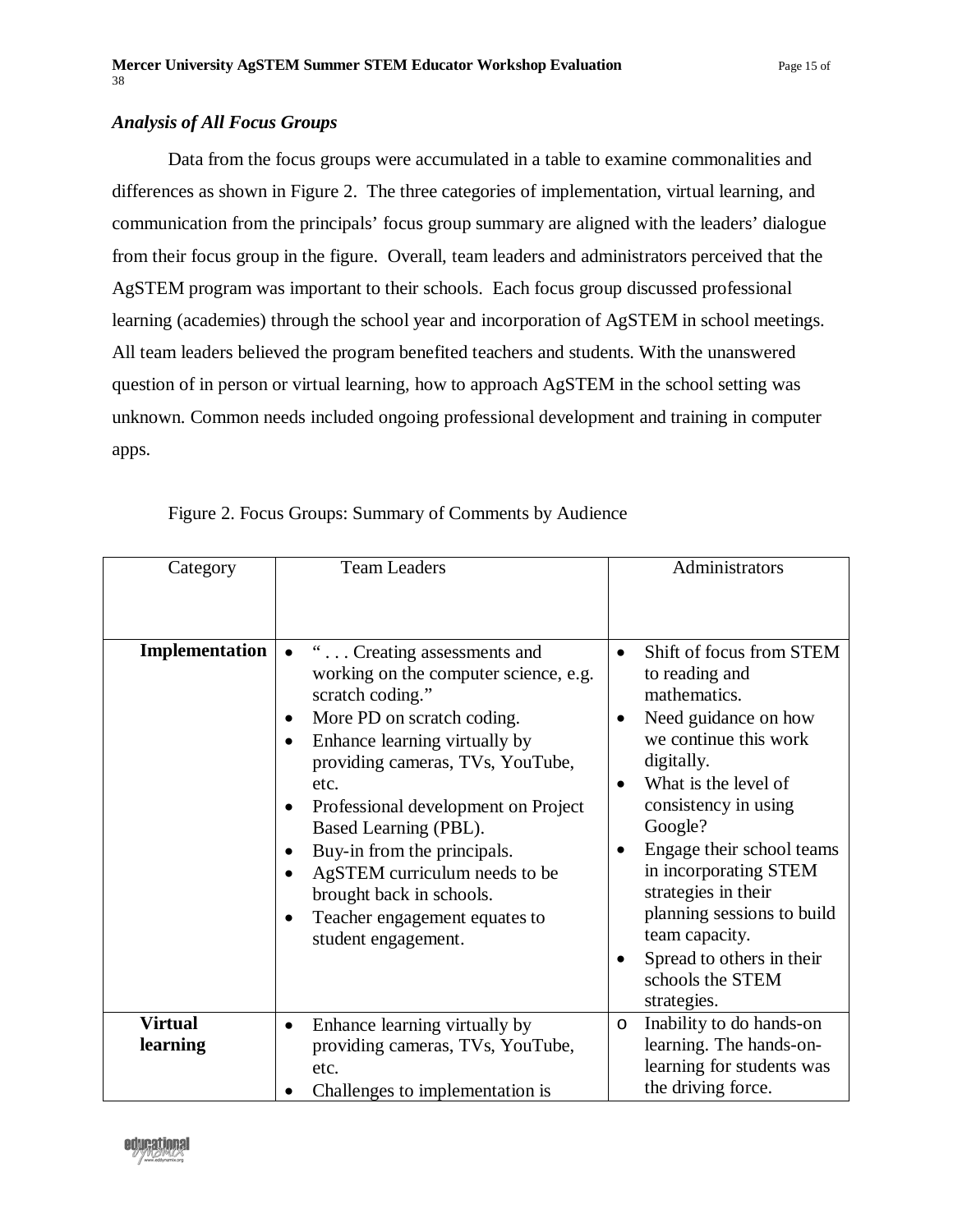| Category      | <b>Team Leaders</b>                                                                                                                                                                                                                                                                                                                                                                                                                                                                                                                                                                                                                                                                                                                                                                                                                                                                                                                                                                                                                                                                                                                                              | Administrators                                                                                                                                                                                                                                                                                                                                                                                                                                                                                                                                           |
|---------------|------------------------------------------------------------------------------------------------------------------------------------------------------------------------------------------------------------------------------------------------------------------------------------------------------------------------------------------------------------------------------------------------------------------------------------------------------------------------------------------------------------------------------------------------------------------------------------------------------------------------------------------------------------------------------------------------------------------------------------------------------------------------------------------------------------------------------------------------------------------------------------------------------------------------------------------------------------------------------------------------------------------------------------------------------------------------------------------------------------------------------------------------------------------|----------------------------------------------------------------------------------------------------------------------------------------------------------------------------------------------------------------------------------------------------------------------------------------------------------------------------------------------------------------------------------------------------------------------------------------------------------------------------------------------------------------------------------------------------------|
|               |                                                                                                                                                                                                                                                                                                                                                                                                                                                                                                                                                                                                                                                                                                                                                                                                                                                                                                                                                                                                                                                                                                                                                                  |                                                                                                                                                                                                                                                                                                                                                                                                                                                                                                                                                          |
|               | knowing if teaching will be in person<br>or virtual.                                                                                                                                                                                                                                                                                                                                                                                                                                                                                                                                                                                                                                                                                                                                                                                                                                                                                                                                                                                                                                                                                                             | The digital platform can<br>O<br>be an obstacle.<br>Not being able to use the<br>$\circ$<br>equipment as planned in<br>face-to face learning.<br>Does the technology<br>$\circ$<br>available serve the needs<br>of the students in a digital<br>environment?<br>The principals appreciate<br>O<br>the lead time to set up<br>digital learning.                                                                                                                                                                                                           |
| Communication | Students are returning and discussing<br>$\bullet$<br>what they are doing at home: "I had<br>my dad build me a raised garden."<br>With digital learning, "the kids would<br>get on ZOOM and show us their<br>gardens that they have planted from<br>what they've learned at school." We<br>have more kids wanting salad for<br>lunch and snacks, because of the<br>tower gardens in schools.<br>"We've looked at our data we<br>$\bullet$<br>found that the more of PBL and real-<br>world focus, our test scores are<br>higher."<br>"If we ever come back to normal, we<br>will have higher level kids in Level 2<br>and Level 3 engineering who do<br>community service projects."<br>The participants were thankful for the<br>$\bullet$<br>opportunity to learn and to 'grow as<br>they are learning.' They appreciated<br>taking the time to integrate AgSTEM<br>with the standards and to teach in a<br>different way.<br>The collaboration with the culture and<br>$\bullet$<br>knowing when our fifth graders go to<br>middle school next year they will have<br>Apple products there.<br>The participants appreciated working<br>٠<br>with the cluster. | The message on<br>$\bullet$<br>implementation at the<br>schools should begin with<br>the administration.<br>The relationship and<br>٠<br>excitement of the STEM<br>leaders will be help with<br>buy-in.<br>As principals, if we do<br>٠<br>our jobs and establish<br>expectations then most<br>teachers will buy-in.<br>AgSTEM staff provides a<br>$\bullet$<br>small segment to add to<br>the schools' monthly<br>newsletters.<br>Press releases should be<br>shared with the Executive<br>Director so that she has<br>knowledge of media<br>inquiries. |

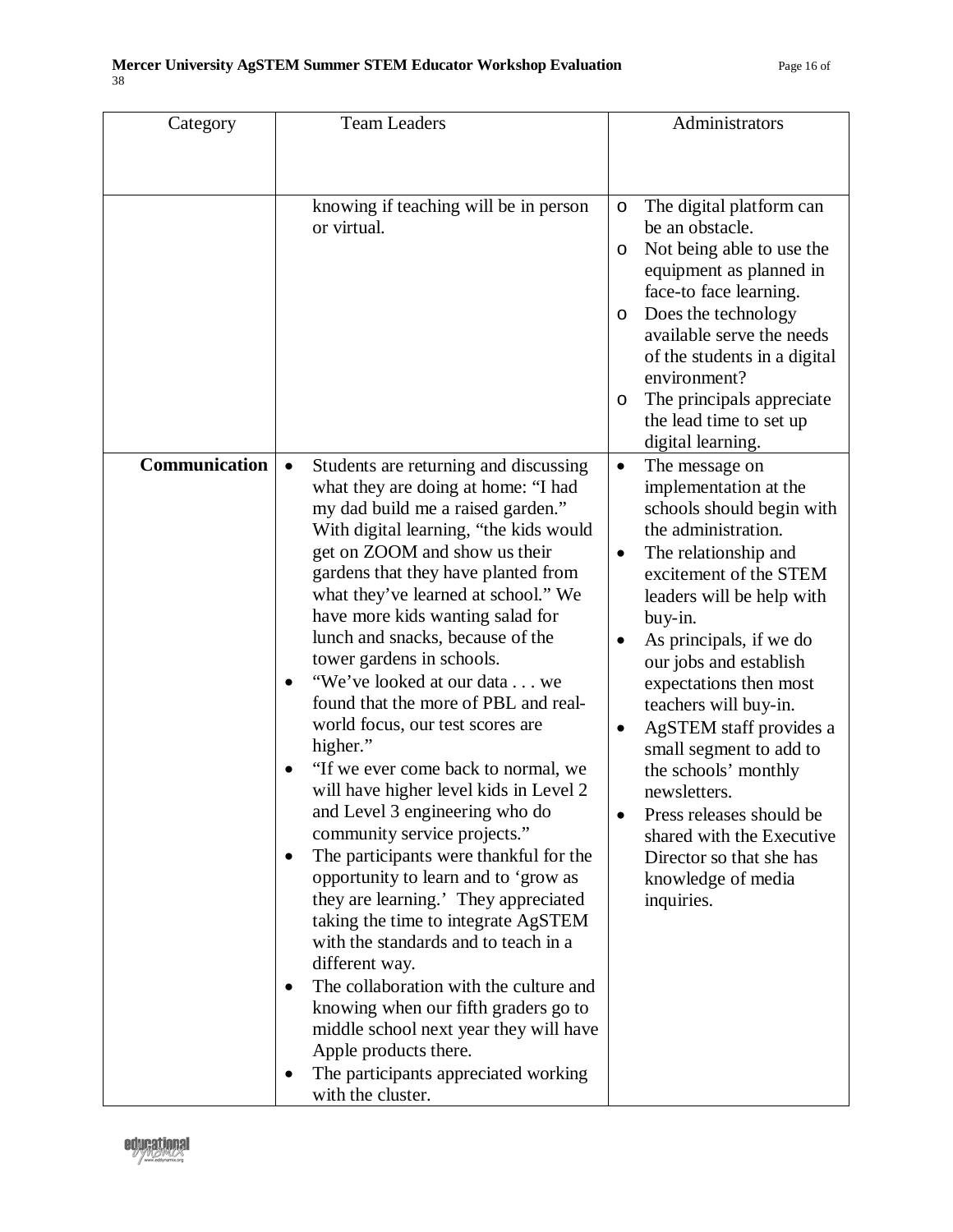| Category | <b>Team Leaders</b>                                                                                          | Administrators |
|----------|--------------------------------------------------------------------------------------------------------------|----------------|
|          | Connection to the community. "We<br>get to know our parents and pull those<br>people into what we're doing." |                |

#### <span id="page-16-0"></span>**Survey Questionnaires**

Three surveys were completed by participants. The first was a demographic survey from May 6, 2020. The second was the AgSTEM Professional Development Debriefing Survey. The final survey was the Mercer University AgSTEM Summer STEM Educator Workshop Survey.

The following discussions detail the information from the three different surveys and then provide analyses of information across surveys.

#### <span id="page-16-1"></span>*Demographic/Need Analysis Survey*

The demographic/need analysis survey was completed by six team leader participants, representing Archer High School (2), McConnell Middle School, and Cooper, Harbins, and Lovin Elementary Schools. When asked 'How many teachers will participate from the school you represent?", the response in total was 29 teachers. The team leaders were asked about their preferred start date and time. The grade bands of expected participants were  $K - 5$ ,  $6 - 8$ , and  $9 -$ 12. The content areas of the respondents were Math (1), Science (4), Second Grade (1), STEM (1), Engineering (1) and Principal (1). The response to the question, 'What is your preference for Curricular Unit focus?' was science by everyone. Three participants suggested mathematics and one indicated the integration of engineering (See Figure 3.).

| <b>MATH, SCIENCE, ELA</b>                                                     |   |
|-------------------------------------------------------------------------------|---|
| Math, Science,<br>Science/Math and<br>integrate LA and SS<br>when appropriate |   |
| Science, Engineering                                                          |   |
| Science                                                                       | 2 |
| Math, Science                                                                 |   |

<span id="page-16-2"></span>Figure 3. What is your preference for curricular unit focus?

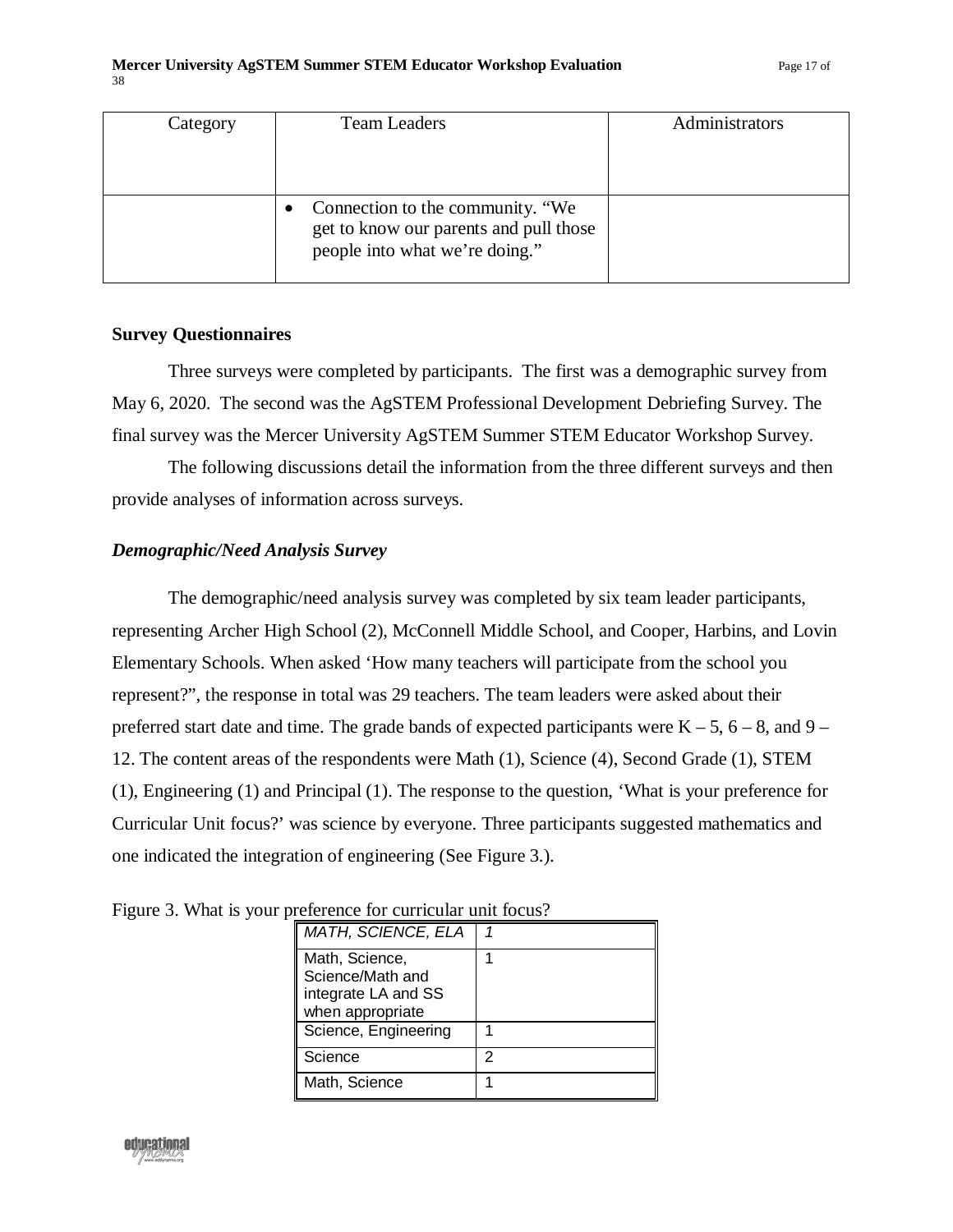All participants believed that the overall focus should be science with the possible integration of other content areas as shown in Figure 4.

<span id="page-17-1"></span>Figure 4. Is there a specific area of focus you would like our curriculum developers to focus on?

| SCIENCE AND MATH INTEGRATION, ELA IF POSSIBLEREADING AND<br><b>WRITING</b>                                                            |  |
|---------------------------------------------------------------------------------------------------------------------------------------|--|
| Science in all grade levels K-5. We have a google doc we can send you with<br>the specific AKS. Please let me know who to send it to. |  |
| Science and Engineering                                                                                                               |  |
| Life science                                                                                                                          |  |

The demographics survey provided an appreciation for who participated in the project and what their needs and desires were.

# <span id="page-17-0"></span>*AgSTEM Professional Development (PD) Debriefing Survey*

The AgSTEM PD Debriefing Survey provided input from the participants during the implementation of the professional development. On a Likert scale of  $1 - 5$  (where  $1 =$  Poor and 5 = Excellent), the Ag STEM PD was rated 4 out of 5 with four respondents providing a score). The following responses reflect those of the four individuals who participated in the survey.

What are 3-5 strongest aspects of the AgSTEM PD implementation in your opinion?

- Website One stop shopping Orientation Giving participants a detailed overview of what to expect Presentations - Having the experts present and available for questions Team Meeting - Focused planning Dream Team - The strength that the Graduate Researchers added to the team under Outstanding Leadership.
- Strong implementation of asynchronous each week that supported the synchronous lessons, badges for motivation for teachers, strong support from team and experts. Open communication between participants and experts, great dialogue and supporting specific needs of each school.
- Live sessions, AgSTEM to AKS module, teachers' accessibility to Mercer SEI Lab members.

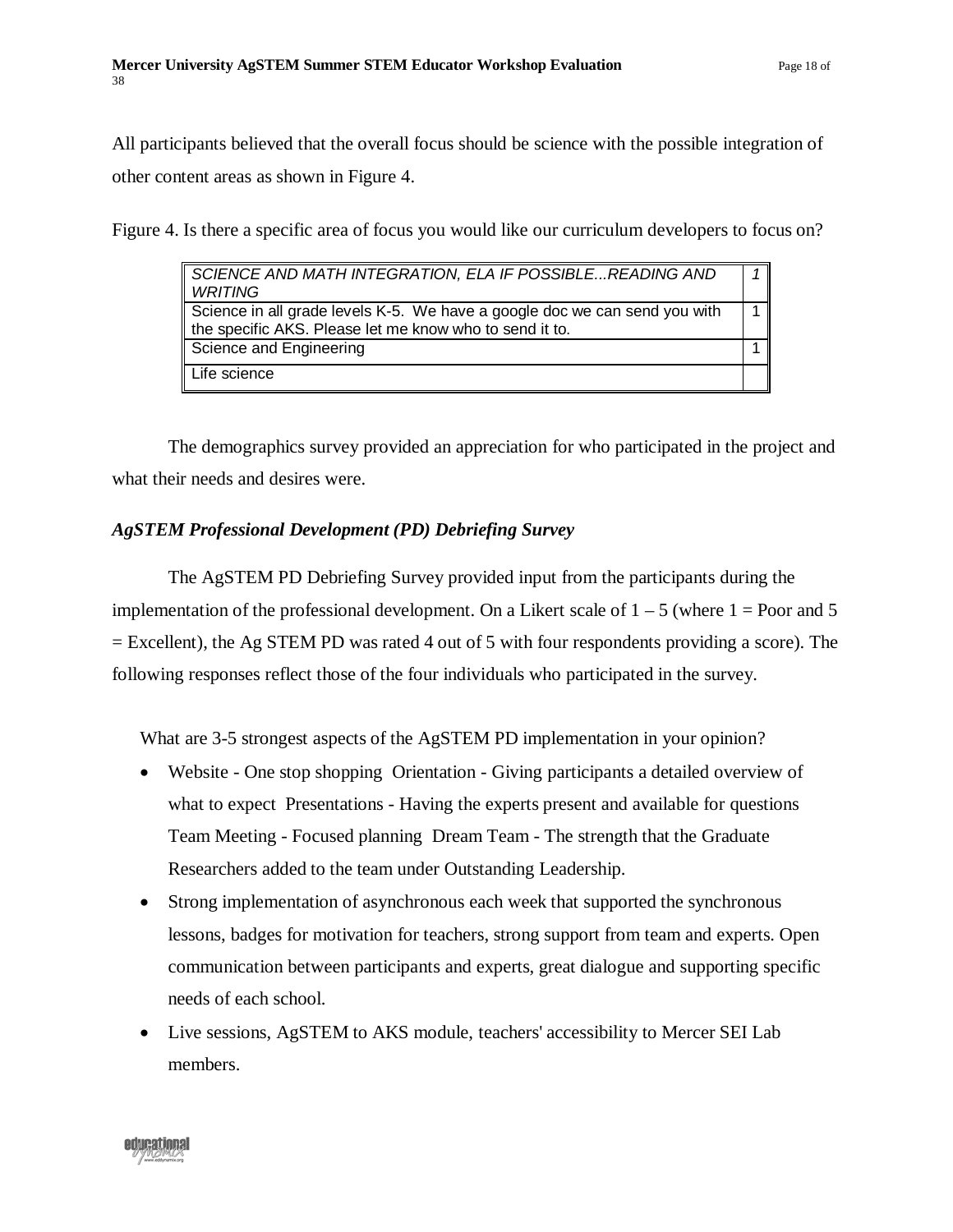• Variety in each of the modules, Leader Board strategy to incite competition and growth, Shark Tank.

What are 3-5 aspects of the AgSTEM PD implementation that need to be improved in your opinion?

- Berger Redesigning Social Entrepreneurship / Service-Learning; Probes Separate session; Temperature Checks after each session.
- Having asynchronous lessons prepped at least a week in advance, meeting with each expert for a run through a week prior to their lesson, setting expectations once the AgSTEM sessions begin, as having each team member in charge of something specific, having systems delivered about a week before the workshop begins.
- Clear expectations for guest lecturers/partners, clarity on MantisEDU devices, all materials completed prior to orientation meeting.
- More lead time, and content for social entrepreneurship synchronous session should have aligned with the asynchronous curriculum.

Please add any additional comments that would be useful for supporting future implementation.

- Overall, an excellent professional development for teachers. Future implementation should include a virtual component.
- None.
- Now that we have completed the pilot, I think we can create a clear overview design of the entire AgSTEM PD.
- Nothing at this time.

In summary, the AgSTEM PD Debriefing Survey provided a method where participants could indicate what was going well and what needed to improve during the implementation.

# <span id="page-18-0"></span>*Mercer University AGSTEM Summer STEM Educator Workshop Survey*

Finally, the Mercer University AgSTEM Summer STEM Educator Workshop survey was given at the end of the professional development and examined the overall program. The figures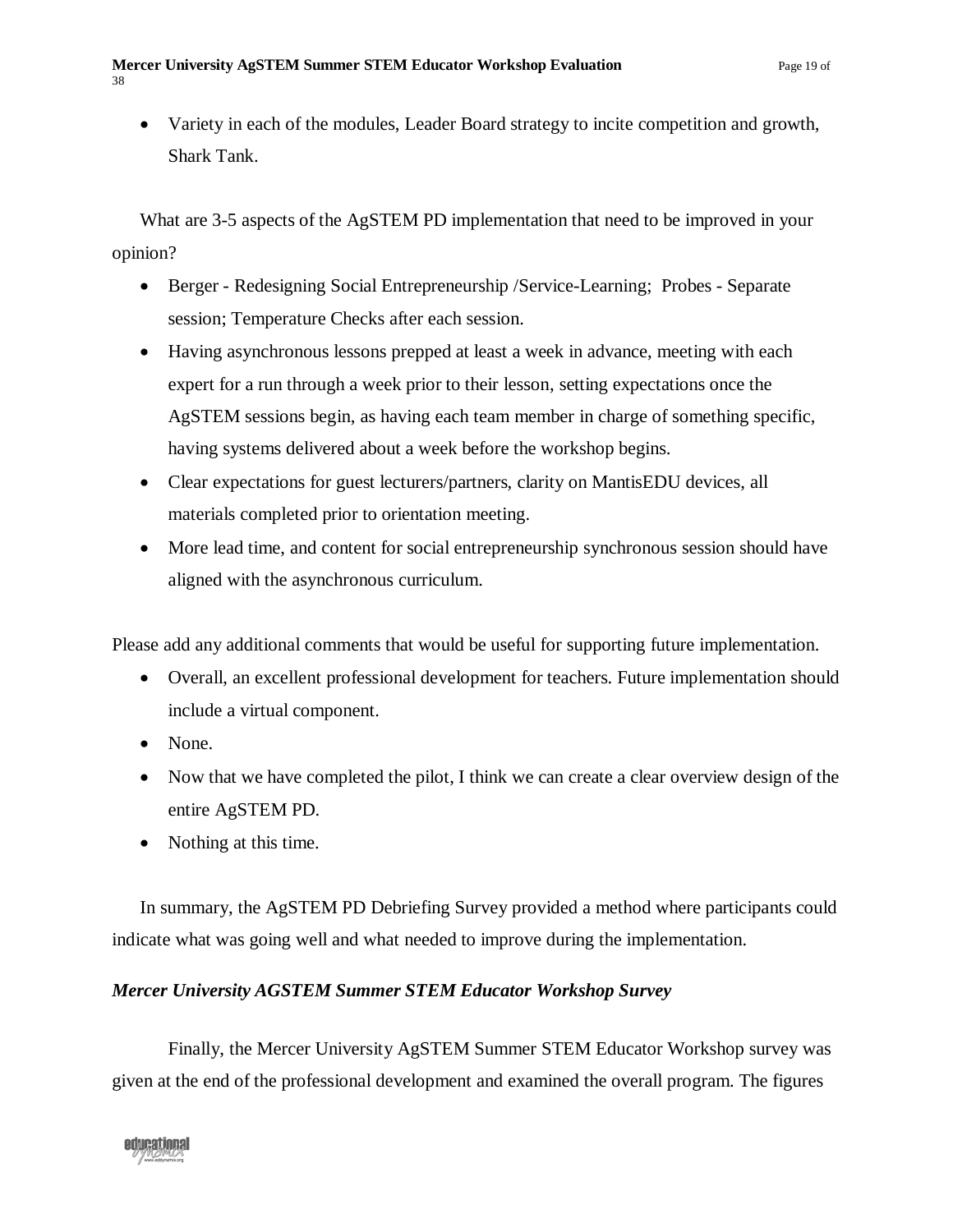#### **Mercer University AgSTEM Summer STEM Educator Workshop Evaluation** Page 20 of 38

that follow provide a visual representation of the responses and a table of number of respondents with weighted averages, which corresponds to the information in the graph. Also included are the basic statistics including range, median, mean, and standard deviation. The Likert Scale indicator (strongly agree  $= 5$ , agree  $= 4$ , neither agree nor disagree  $= 3$ , disagree  $= 2$ , strongly disagree  $= 1$ ) was used for each item. Of the 31 participants in the professional development, 21 completed the survey.

In Figure 5, when responding to the statement, "The virtual structure for learning was suitable for the workshop." Two participants strongly agreed, 14 agreed, 4 neither agreed nor disagreed and one person disagreed with a weighted average of 3.81. One factor that may have influence the participant response was the level of confidentially with using technology.



<span id="page-19-0"></span>Figure 5. The virtual structure for learning was suitable for the workshop.<br>100%

educational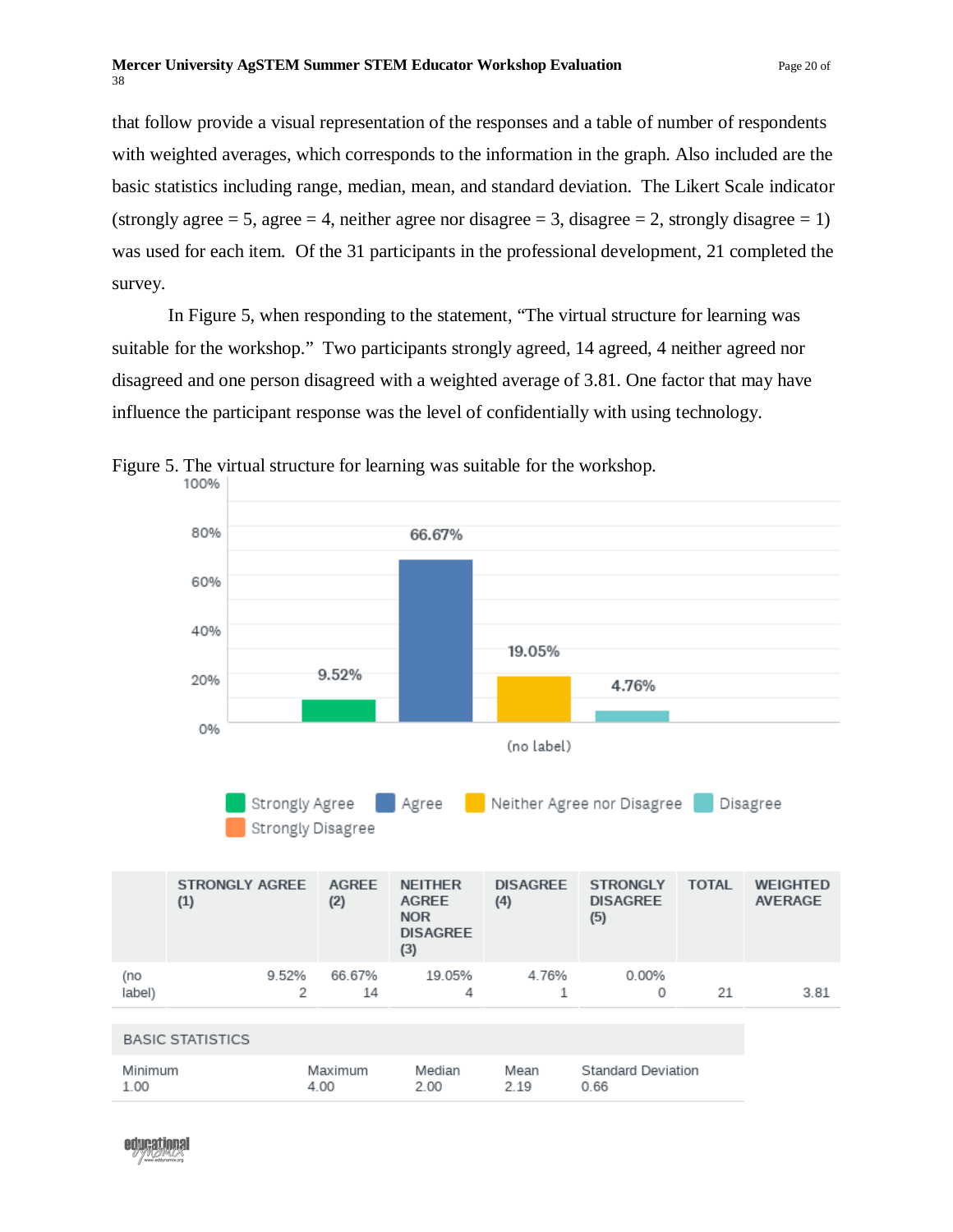The majority of participants (15) agreed or strongly agreed that "The content and strategies were relevant to what I need to know to do my job better." (See Figure 6.) Four participants neither agreed nor disagreed and two disagreed, indicating they did not perceived relevancy in the content and strategies.



<span id="page-20-0"></span>Figure 6. The content and strategies were relevant to what I need to know to do my job better.

As indicated in Figure 7, all 21 respondents indicated that they strongly agreed (7) or agreed (14) that "Personnel conducting professional learning exhibited qualities essential to a

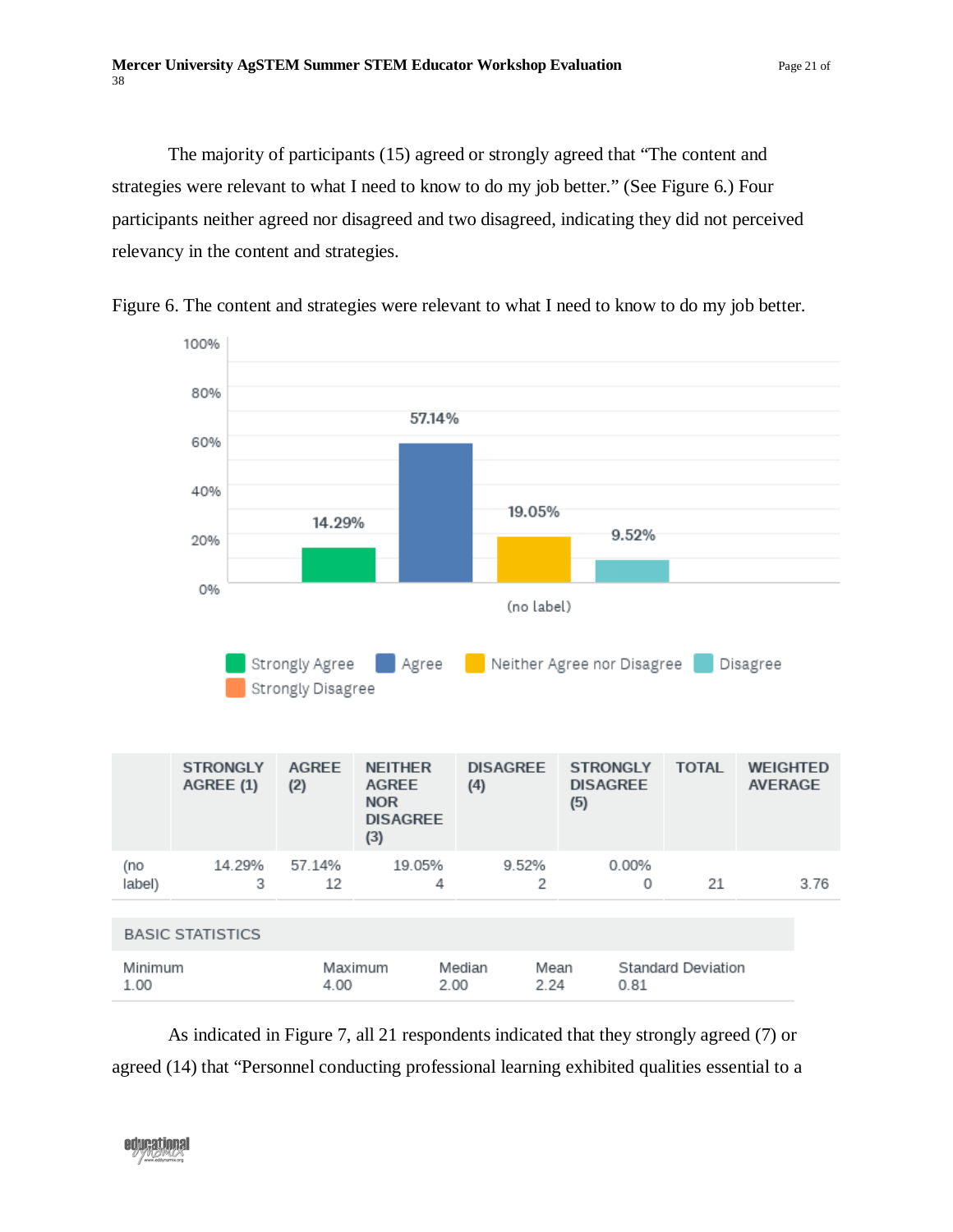successful professional learning experience, i.e. knowledgeable, creative, appropriate written and oral communication, effective interpersonal skills, and the like."

<span id="page-21-0"></span>Figure 7. Personnel conducting professional learning exhibited qualities essential to a successful professional learning experience, i.e. knowledgeable, creativity, appropriate written and oral communication, effective interpersonal skills, and the like.



As shown in Figure 8, 17 participants perceived, "Personnel conducting the professional learning effectively modeled the strategies and skills that were taught." On the other hand, 4 participants neither agreed nor disagreed.

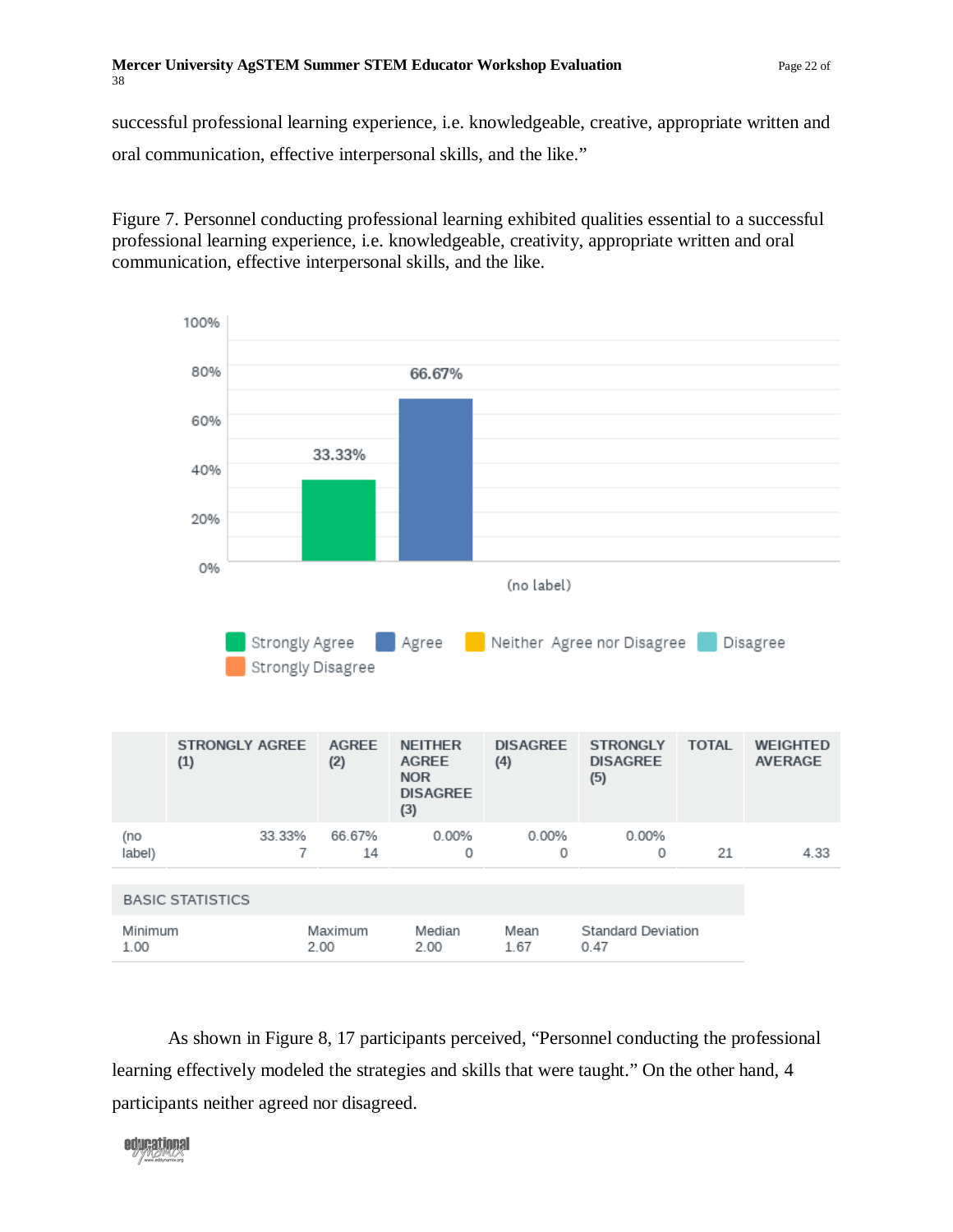

<span id="page-22-0"></span>Figure 8. Personnel conducting the professional learning effectively modeled the strategies and skills that were taught.<br>100%

Nineteen participants agreed (13) or strongly agreed (6) that they acquired knowledge and/or skills that can be applied immediately to their specific job setting as shown in Figure 9. Two participants neither agreed nor disagreed with this statement.

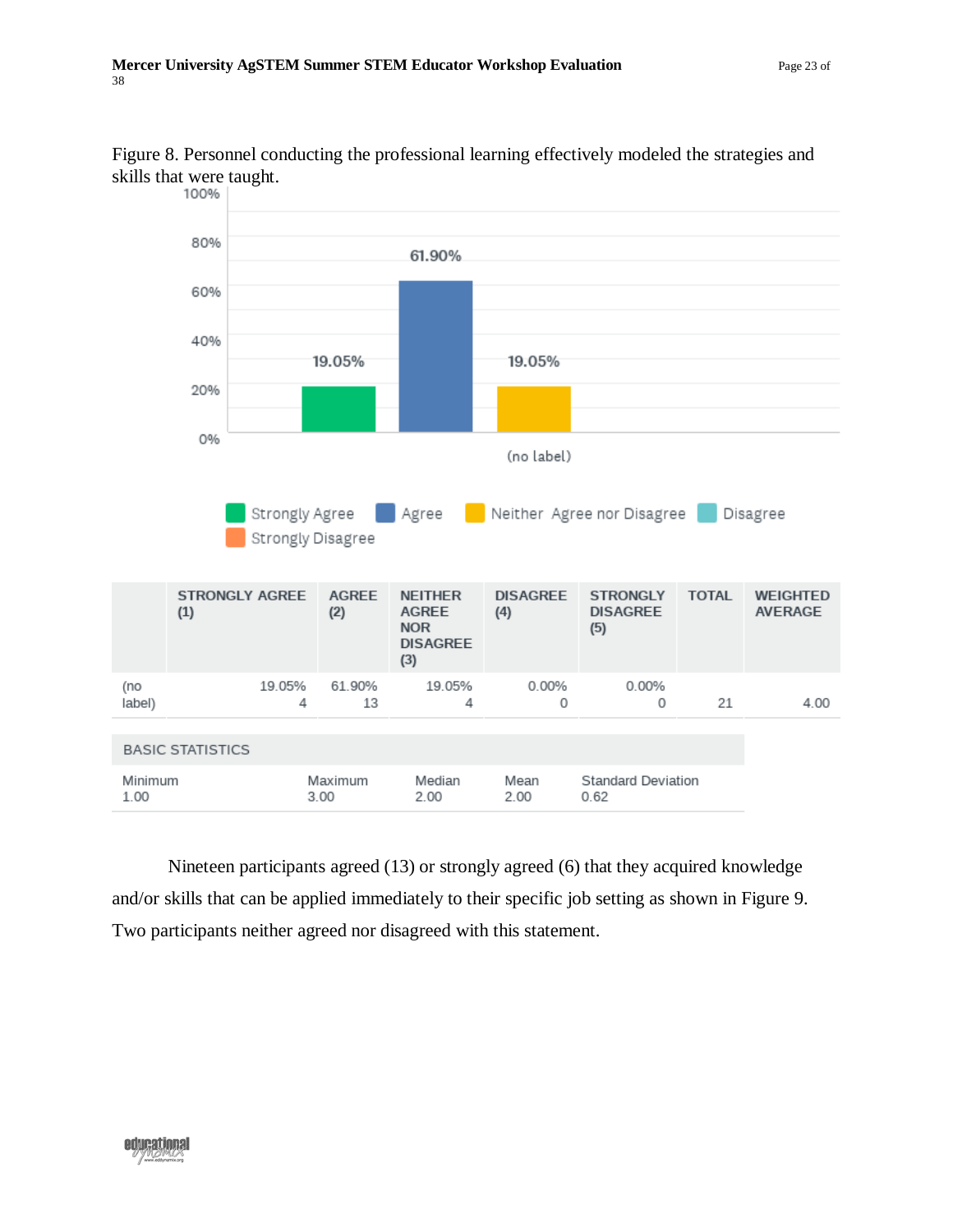<span id="page-23-0"></span>Figure 9. I acquired knowledge and/or skills that I can apply immediately in my specific job setting.



Twenty respondents replied, with 18 agreeing or strongly agreeing, that the content of this professional learning related to the improvement plan at their job site. One person disagreed and one neither agreed nor disagreed. The weighted average was 4.20 as shown in Figure 10.

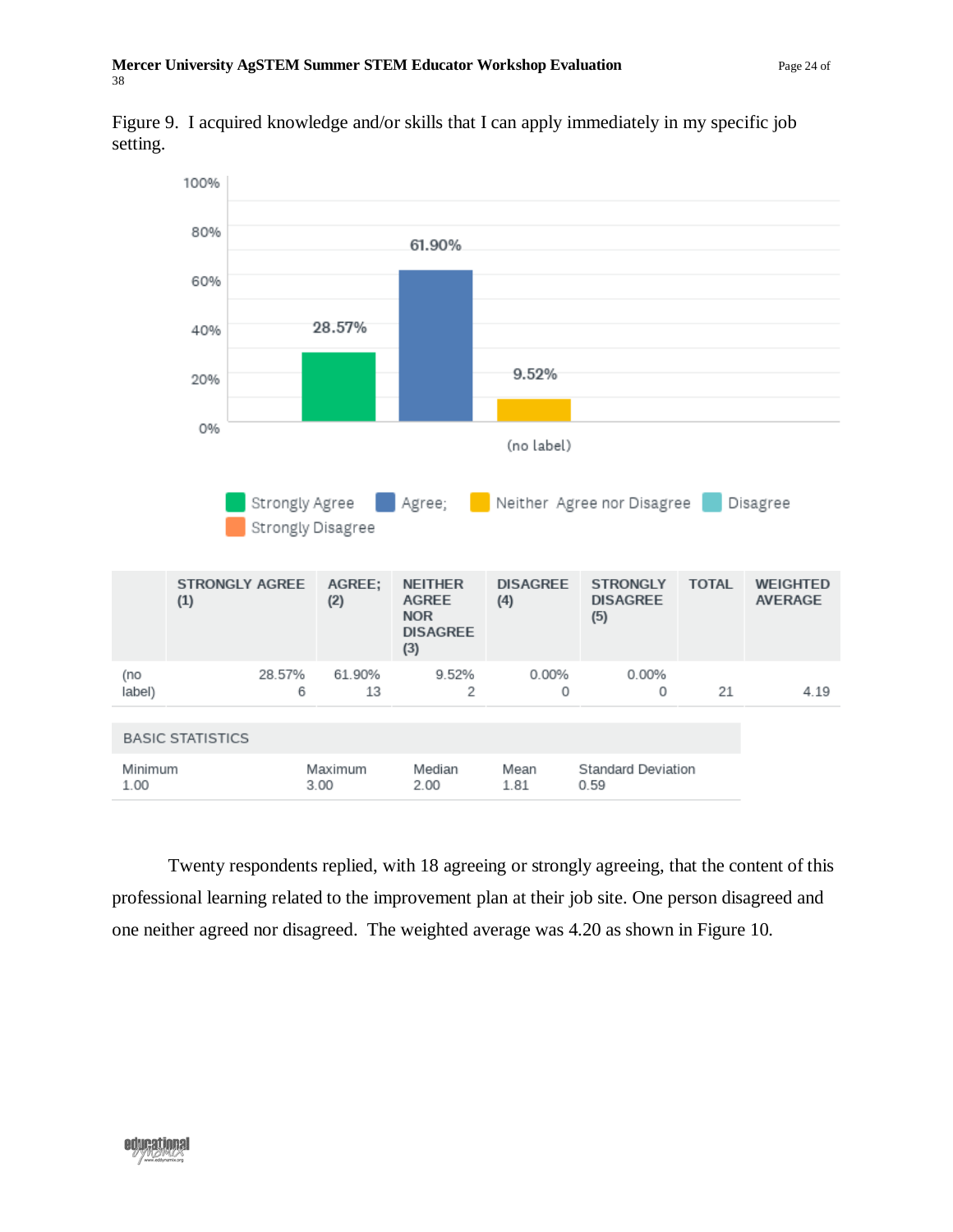

#### <span id="page-24-0"></span>Figure 10. The content of this professional learning relates to the improvement plan at my job site.

In Figure 11, ninety five percent of the participants indicated that resources are available at their job site to assist them in applying the content, strategies, and skills they have learned. One person neither agreed nor disagreed with this statement. The weighted average was 4.14.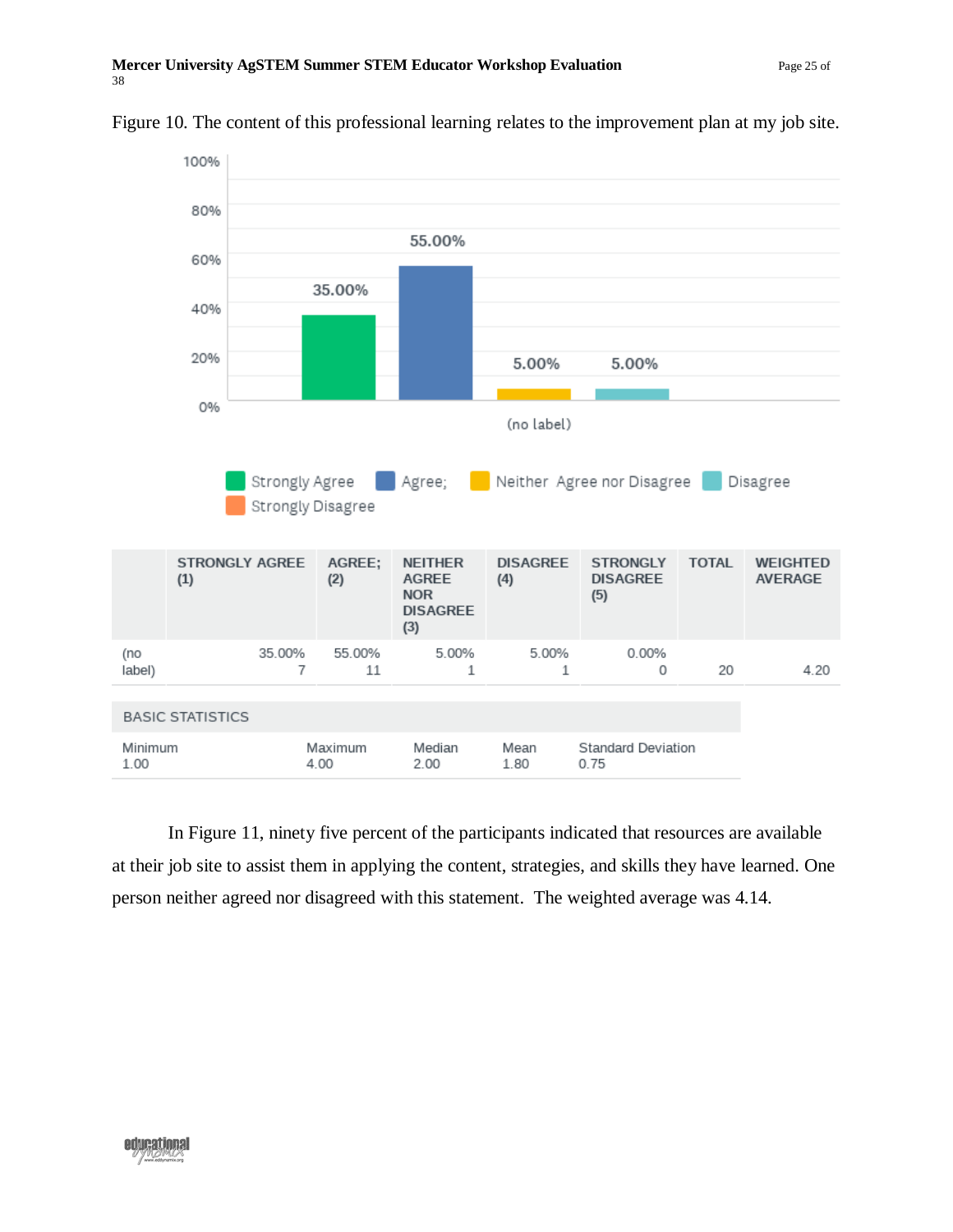<span id="page-25-0"></span>Figure 11. Resources are available at my job site to assist me in applying the content, strategies, and skills I have learned.



The next question examined the objectives of the professional development. These objectives are listed below starting with the objective with the highest-weighted average ending with the lowest-rated average item. The respondents' replies suggested that *Making aquaponics a value add for your school* (Weighted average – 4.43) an*d Sustainable maintenance and use of an aquaponics system as an educational tool* (Weighted average – 4.33) rated the highest as objectives met. On the other hand, *Using real time data in the classroom* (Weighted average – 3.29) and *Designing authentic assessments that integrate aquaponics and computer science*  (Weighted average – 3.19) received the lowest rating.

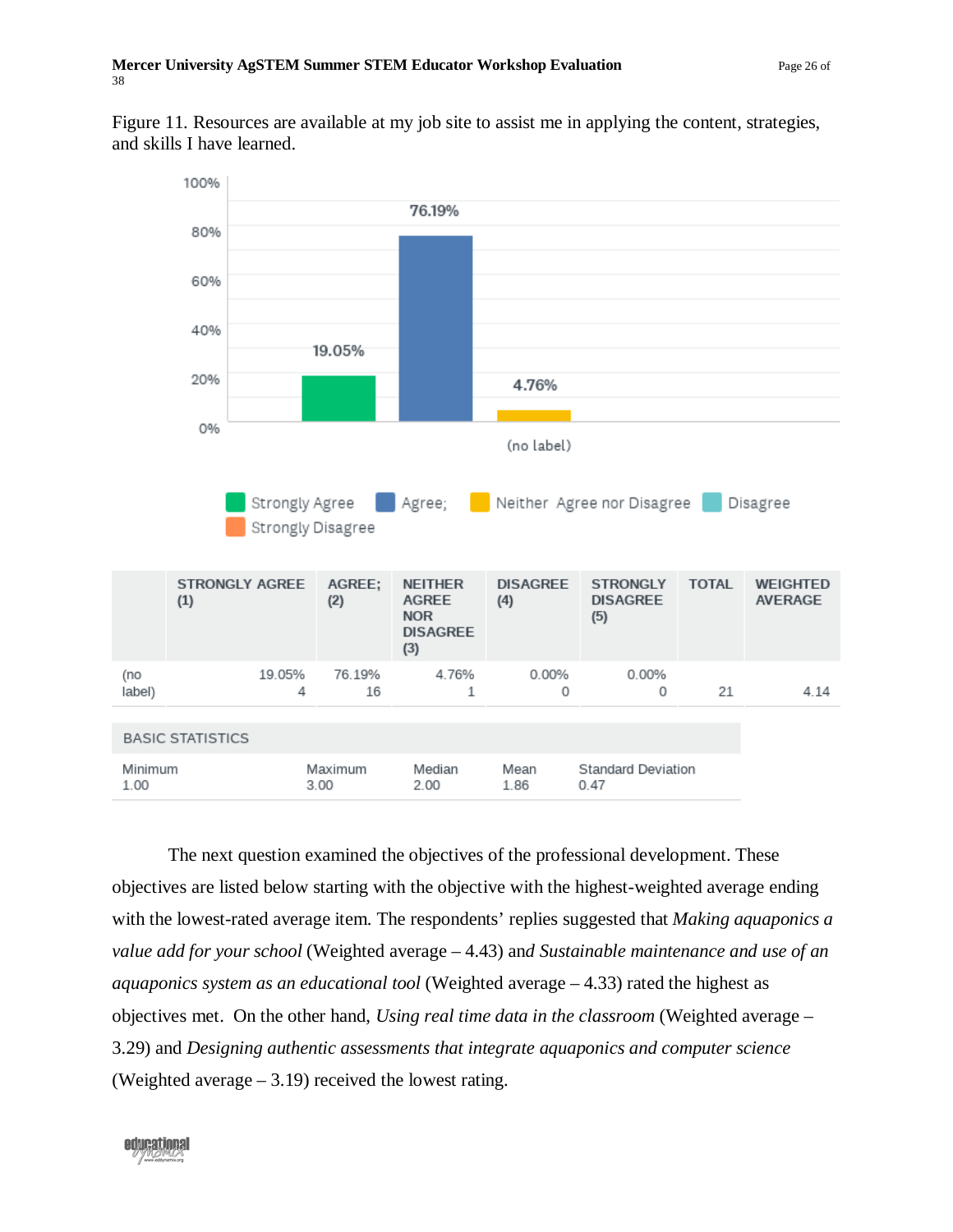Topics covered during the course with weighted average per item are:

- Making aquaponics a value add for your school (Weighted average 4.43)
- Sustainable maintenance and use of an aquaponics system as an educational tool (Weighted average – 4.33)
- Creating social entrepreneurship projects with AgSTEM (Weighted average 4.29)
- Tying aquaponics and computer science to the curriculum (Weighted average 4.29)
- Incorporating authentic scientific investigation and engineering design challenges into the classroom that use aquaponics and computer science as a basis (Weighted average – 4.05)
- Coding for the STEM classroom (Weighted average 3.33)
- Using real time data in the classroom (Weighted average 3.29)
- Designing authentic assessments that integrate aquaponics and computer science (Weighted average – 3.19)

Figure 12 provides the breakdown of 100% of participants (21) reporting. The statements the participants responded to are shorten on the y-axis of the figure. Because Figure 12 does not show the complete statement associated with the bar chart, the items are listed for reference here.

- 1. Aquaponics and computer science was tied to the curriculum.
- 2. Authentic assessments that integrate aquaponics and computer science were designed.
- 3. Real time data in the classroom were used.
- 4. Authentic scientific investigation and engineering design challenges into the classroom that use aquaponics and computer science as a basis was incorporated.
- 5. Sustainable maintenance and use of an aquaponics system as an educational tool was discussed.
- 6. Coding for the STEM classroom was examined.
- 7. Creating social entrepreneurship projects with AgSTEM were created.
- 8. Aquaponics was shown as a value add for your school.

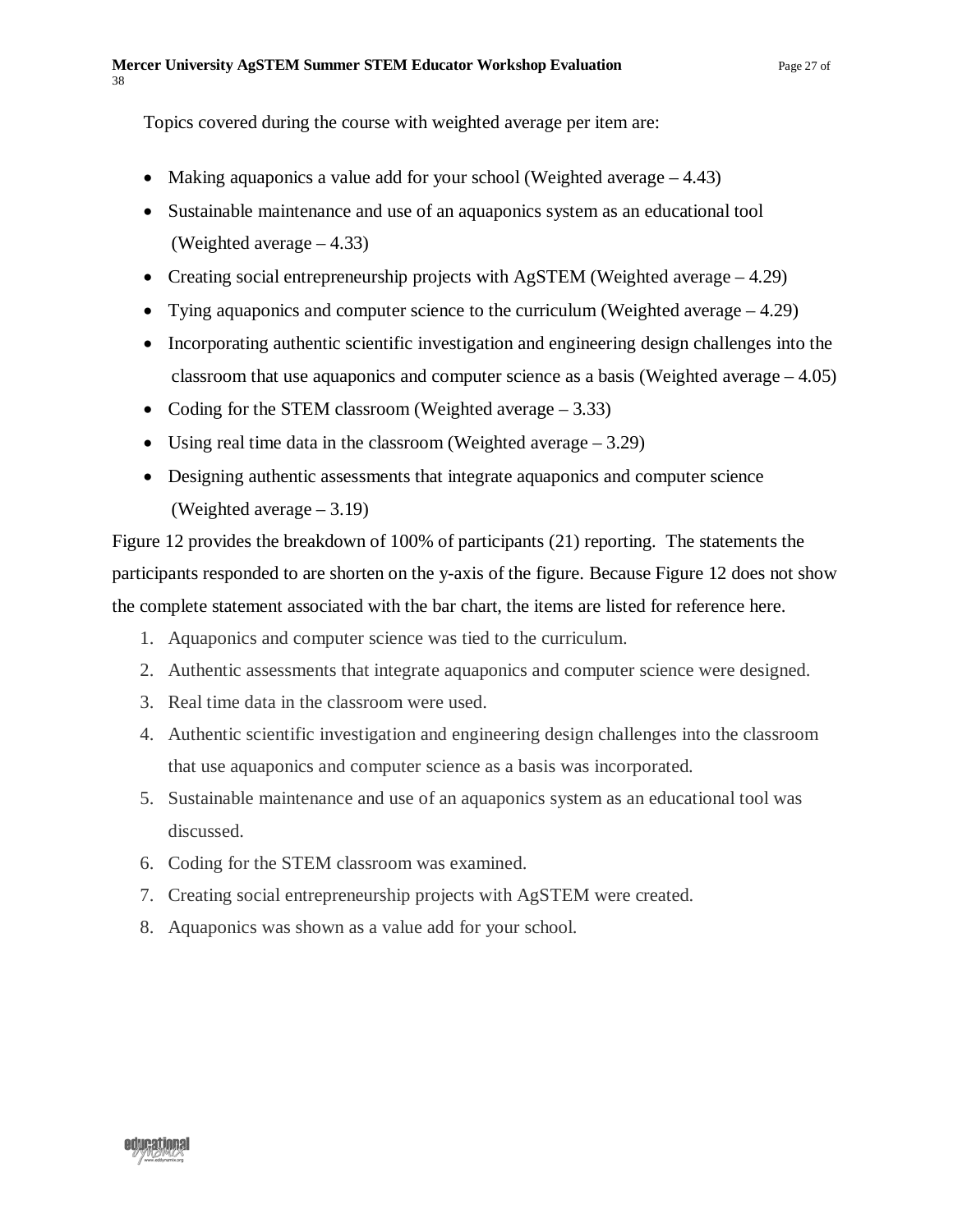

# <span id="page-27-0"></span>Figure 12. Rating: Objectives met

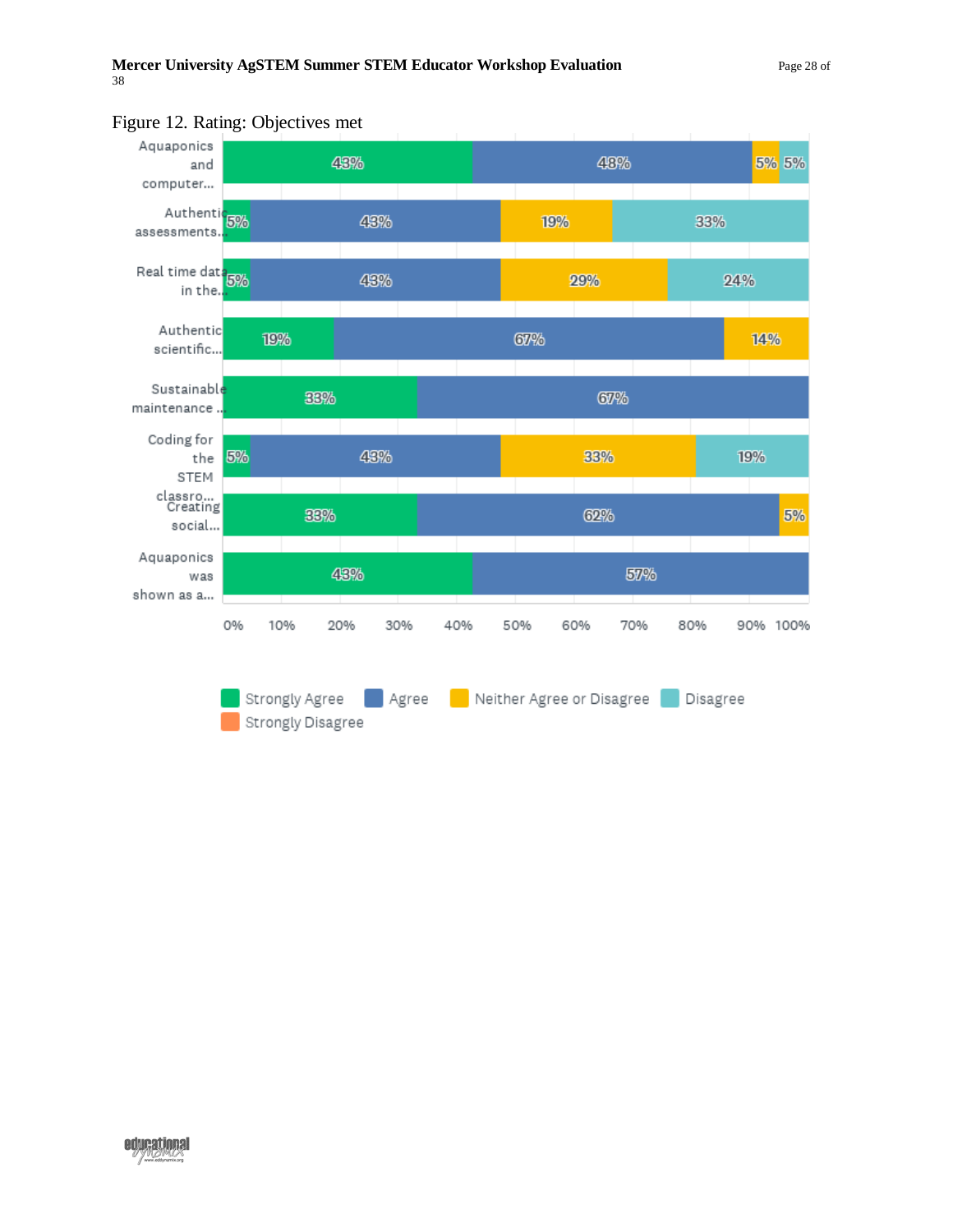#### **Mercer University AgSTEM Summer STEM Educator Workshop Evaluation** Page 29 of 38

| Part 2 of Figure 12                                                                                                                                                                               |                              |                     |                                                                |                        |                                           |                                     |                                   |
|---------------------------------------------------------------------------------------------------------------------------------------------------------------------------------------------------|------------------------------|---------------------|----------------------------------------------------------------|------------------------|-------------------------------------------|-------------------------------------|-----------------------------------|
|                                                                                                                                                                                                   | <b>STRONGLY</b><br>AGREE (1) | <b>AGREE</b><br>(2) | <b>NEITHER</b><br><b>AGREE</b><br>OR<br><b>DISAGREE</b><br>(3) | <b>DISAGREE</b><br>(4) | <b>STRONGLY</b><br><b>DISAGREE</b><br>(5) | <b>TOTAL</b>                        | <b>WEIGHTED</b><br><b>AVERAGE</b> |
| Aquaponics and<br>computer<br>science was<br>tied to the<br>curriculum.                                                                                                                           | 43%<br>9                     | 48%<br>10           | 5%<br>$\mathbf 1$                                              | 5%<br>$\mathbf 1$      | 0%<br>$\circ$                             | 21                                  | 4.29                              |
| Authentic<br>assessments<br>that integrate<br>aquaponics and<br>computer<br>science were<br>designed.                                                                                             | 5%<br>$\mathbf{1}$           | 43%<br>9            | 19%<br>4                                                       | 33%<br>7               | 0%<br>$\circ$                             | 21                                  | 3.19                              |
| Real time data<br>in the classroom<br>were used.                                                                                                                                                  | 5%<br>$\mathbf{1}$           | 43%<br>9            | 29%<br>6                                                       | 24%<br>5               | 0%<br>$\circ$                             | 21                                  | 3.29                              |
| Authentic<br>scientific<br>investigation<br>and engineering<br>design<br>challenges into<br>the classroom<br>that use<br>aquaponics and<br>computer<br>science as a<br>basis was<br>incorporated. | 19%<br>4                     | 67%<br>14           | 14%<br>З                                                       | 0%<br>$\circ$          | 0%<br>O                                   | 21                                  | 4.05                              |
| Sustainable<br>maintenance<br>and use of an<br>aquaponics<br>system as an<br>educational tool<br>was discussed.                                                                                   | 33%<br>7                     | 67%<br>14           | 0%<br>$\circ$                                                  | 0%<br>$\circ$          | 0%<br>$\circ$                             | 21                                  | 4.33                              |
| Coding for the<br>STEM<br>classroom was<br>examined.                                                                                                                                              | 5%<br>$\mathbf{1}$           | 43%<br>9            | 33%<br>7                                                       | 19%<br>⊿               | 0%<br>$\circ$                             | 21                                  | 3.33                              |
| Creating social<br>entrepreneurship<br>projects with<br>AgSTEM were<br>created.                                                                                                                   | 33%<br>7                     | 62%<br>13           | 5%<br>1                                                        | 0%<br>$\circ$          | 0%<br>O                                   | 21                                  | 4.29                              |
| Aquaponics was<br>shown as a<br>value add for<br>your school.                                                                                                                                     | 43%<br>9                     | 57%<br>12           | 0%<br>O                                                        | 0%<br>O                | 0%<br>O                                   | 21                                  | 4.43                              |
| <b>BASIC STATISTICS</b>                                                                                                                                                                           |                              |                     |                                                                |                        |                                           |                                     |                                   |
|                                                                                                                                                                                                   |                              | <b>MINIMUM</b>      | <b>MAXIMUM</b>                                                 | <b>MEDIAN</b>          | <b>MEAN</b>                               | <b>STANDARD</b><br><b>DEVIATION</b> |                                   |
| Aquaponics and computer<br>science was tied to the<br>curriculum.                                                                                                                                 |                              | 1.00                | 4.00                                                           | 2.00                   | 1.71                                      | 0.76                                |                                   |
| Authentic assessments that<br>integrate aquaponics and<br>computer science were<br>designed.                                                                                                      |                              | 1.00                | 4.00                                                           | 3.00                   | 2.81                                      | 0.96                                |                                   |
| Real time data in the classroom<br>were used.                                                                                                                                                     |                              | 1.00                | 4.00                                                           | 3.00                   | 2.71                                      | 0.88                                |                                   |
| Authentic scientific<br>investigation and engineering<br>design challenges into the<br>classroom that use aquaponics<br>and computer science as a<br>basis was incorporated.                      |                              | 1.00                | 3.00                                                           | 2.00                   | 1.95                                      | 0.58                                |                                   |
| Sustainable maintenance and<br>use of an aquaponics system<br>as an educational tool was<br>discussed.                                                                                            |                              | 1.00                | 2.00                                                           | 2.00                   | 1.67                                      | 0.47                                |                                   |
| Coding for the STEM classroom<br>was examined.                                                                                                                                                    |                              | 1.00                | 4.00                                                           | 3.00                   | 2.67                                      | 0.84                                |                                   |
| Creating social entrepreneurship<br>projects with AgSTEM were<br>created.                                                                                                                         |                              | 1.00                | 3.00                                                           | 2.00                   | 1.71                                      | 0.55                                |                                   |
| Aquaponics was shown as a<br>value add for your school.                                                                                                                                           |                              | 1.00                | 2.00                                                           | 2.00                   | 1.57                                      | 0.49                                |                                   |

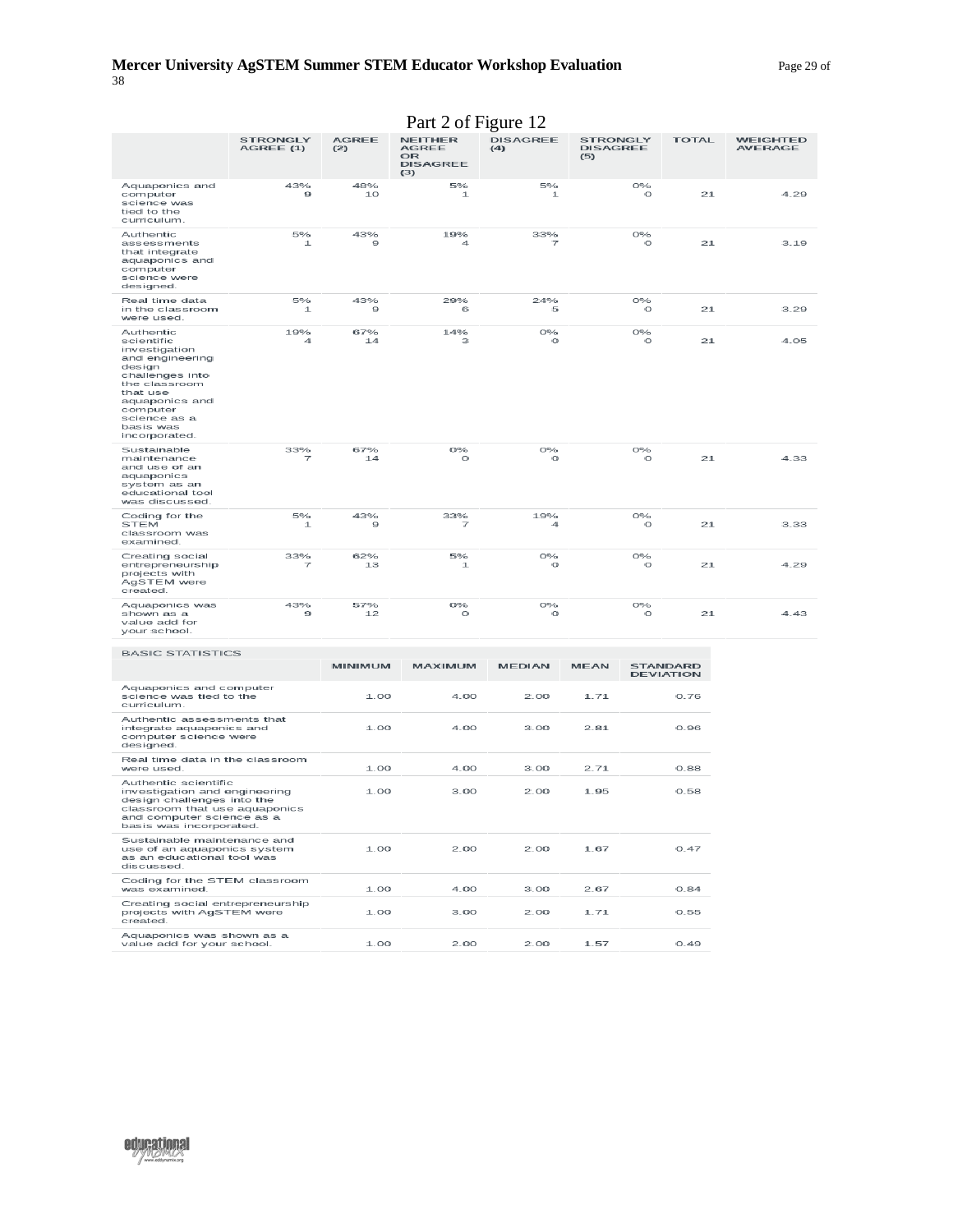When queried about the way you will share the AgSTEM learning at your job site, the participants indicated that 95% of them will very likely or likely discuss at a grade-level meeting, 100% would include the learning in their lesson plans and class instruction, and 90% would likely or very likely share in department meetings as indicated in Figure 13. These responses provided a weighted average above 4.5 out of 5 in all areas.

<span id="page-29-0"></span>



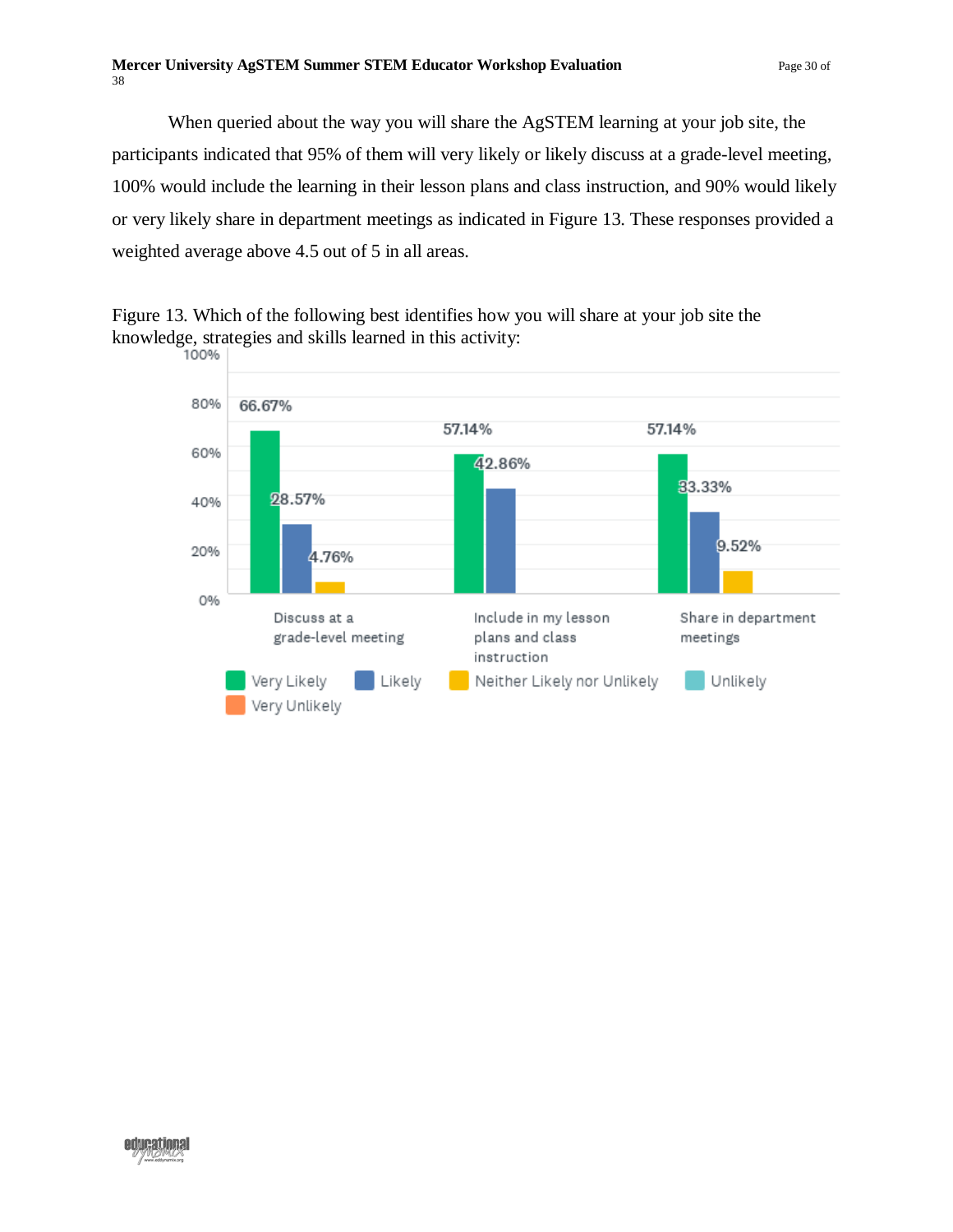|                                                              | Page 2 of Figure 13                 |                      |                                                                         |                         |                                       |                   |              |                                     |      |
|--------------------------------------------------------------|-------------------------------------|----------------------|-------------------------------------------------------------------------|-------------------------|---------------------------------------|-------------------|--------------|-------------------------------------|------|
|                                                              | <b>VERY</b><br><b>LIKELY</b><br>(1) | <b>LIKELY</b><br>(2) | <b>NEITHER</b><br><b>LIKELY</b><br><b>NOR</b><br><b>UNLIKELY</b><br>(3) | <b>UNLIKELY</b><br>(4)  | <b>VERY</b><br><b>UNLIKELY</b><br>(5) |                   | <b>TOTAL</b> | <b>WEIGHTED</b><br><b>AVERAGE</b>   |      |
| Discuss at<br>a grade-<br>level<br>meeting                   | 66.67%<br>14                        | 28.57%<br>6          | 4.76%                                                                   | 0.00%<br>1              | 0                                     | 0.00%<br>$\Omega$ | 21           |                                     | 4.62 |
| Include in<br>my lesson<br>plans and<br>class<br>instruction | 57.14%<br>12                        | 42.86%<br>9          | 0.00%                                                                   | 0.00%<br>$\Omega$       | 0                                     | 0.00%<br>0        | 21           |                                     | 4.57 |
| Share in<br>department<br>meetings                           | 57.14%<br>12                        | 33.33%<br>7          | 9.52%                                                                   | 0.00%<br>$\overline{2}$ | $\Omega$                              | 0.00%<br>0        | 21           |                                     | 4.48 |
| <b>BASIC STATISTICS</b>                                      |                                     |                      |                                                                         |                         |                                       |                   |              |                                     |      |
|                                                              |                                     |                      | <b>MINIMUM</b>                                                          | <b>MAXIMUM</b>          | <b>MEDIAN</b>                         | <b>MEAN</b>       |              | <b>STANDARD</b><br><b>DEVIATION</b> |      |
| Discuss at a grade-level<br>meeting                          |                                     |                      | 1.00                                                                    | 3.00                    | 1.00                                  | 1.38              |              | 0.58                                |      |
| Include in my lesson plans and<br>class instruction          |                                     |                      | 1.00                                                                    | 2.00                    | 1.00                                  | 1.43              |              | 0.49                                |      |
| Share in department meetings                                 |                                     |                      | 1.00                                                                    | 3.00                    | 1.00                                  | 1.52              |              | 0.66                                |      |

The participants provided the following comments related to how the content of this activity will impact student achievement in their job setting:

- Connects students to real world learning. Makes learning fun.
- Students will learn how to use an aquaponics system. They will also see how it relates to many of the units they study in school.
- Student achievement increase as they will be more actively engaged with the lessons that are connected more to the real world.
- Hands-on learning of the content.
- I am hoping the real-world connection will increase student achievement.
- Hands on activities to learn about nutrients.
- Students will have the opportunity to make connections and engage in authentic learning experiences.
- Students will learn about sustainability and social entrepreneurship.
- To be seen.

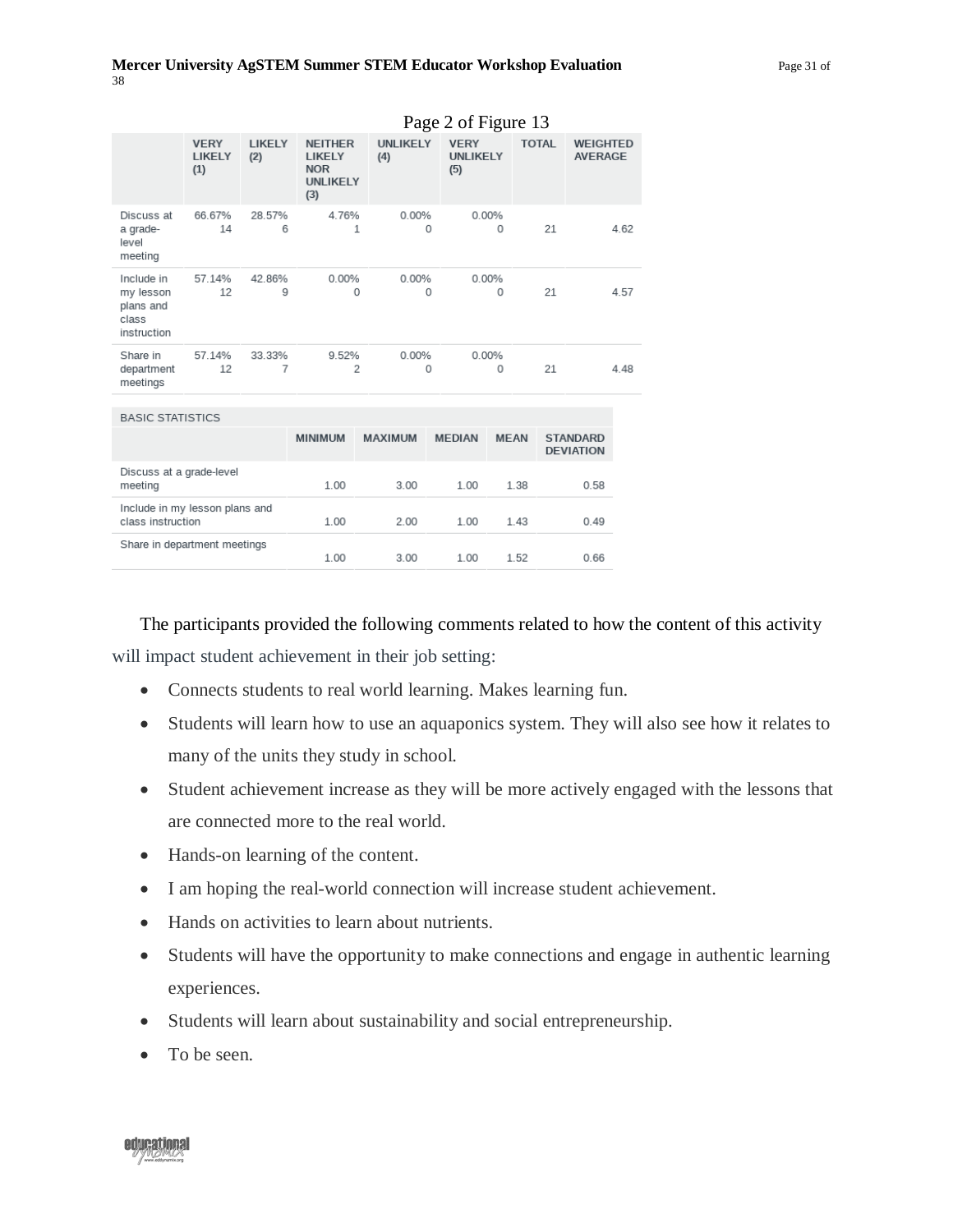- PBL supports deep learning because students make connections based on real experiences.
- Hands on activity will reinforce the lessons.
- It will give my kids a better understanding of the aquaponics system.
- Help them be better problem solvers and critical thinkers.
- The aquaponics system will serve as a hands on/visual model for learning.
- It will bring real world experiences to students. These may be in short supply this year (no field trips) due to COVID.
- This will give students a real-world example of the topics that we discuss in class, allowing them to see more value in what they learn in the classroom and to be able to think beyond just a test.
- Students will be more engaged because it's a real-world situation and problem.
- It will deepen their understanding and create new learning opportunities for them.

Participants' comments suggested that the teaching strategies would enhance students' learning by providing real experiences, creating problem solvers and critical thinkers, and providing hands-on and visual models.

Participants provided at least two specific ways they would demonstrate at your job settings that you are using the knowledge, strategies and skills acquired in AgSTEM PD as shown in Figure 14.

<span id="page-31-0"></span>Figure 14. Describe at least two specific ways you will demonstrate at your job setting that you are using the knowledge, strategies and skills acquired in this activity.

| WAY 1                                           | WAY <sub>2</sub>                         |
|-------------------------------------------------|------------------------------------------|
| Use the lessons created in my science specials. | Collect real time data from aquaponics   |
|                                                 | system                                   |
| I will use an aquaponics system in my           | I will use the lesson plans, unit plans  |
| classroom once students come back to school.    | created.                                 |
| My grade level is going to have a yearlong PBL  | STEM committee will be training teachers |
| related to AgSTEM and Aquaponics for.           | on the Aquaponics system and impact it   |
|                                                 | will have.                               |
| Using the lessons.                              | Allowing students access to the          |
|                                                 | aquaponics system                        |
| I will provide PD for grade levels              | I will model lessons for teachers        |
| Setting up an aquaponics system                 | Using some of the curriculum created     |

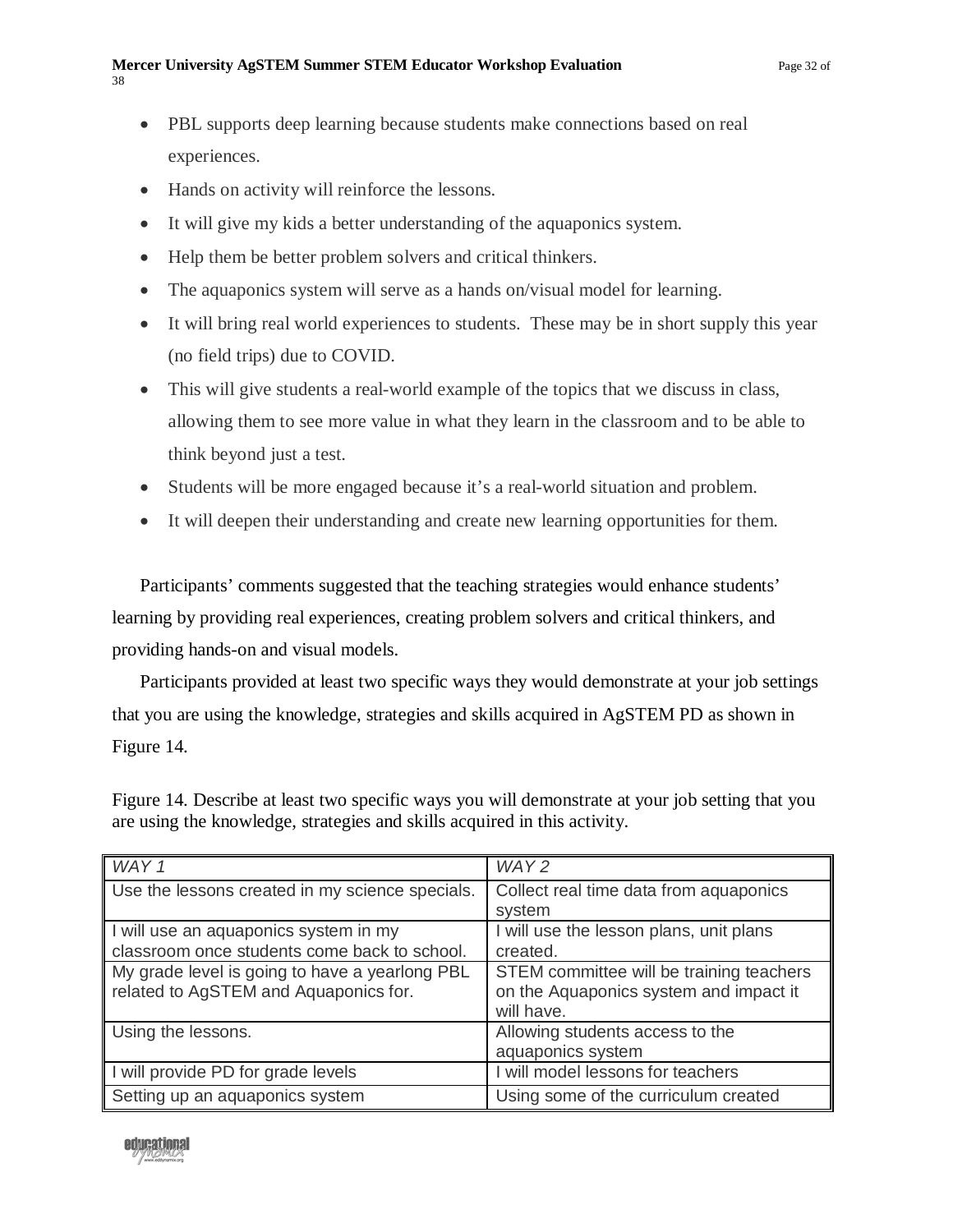| WAY 1                                                                                                                                                                                                                                             | WAY <sub>2</sub>                                                                                                                                                                                                    |
|---------------------------------------------------------------------------------------------------------------------------------------------------------------------------------------------------------------------------------------------------|---------------------------------------------------------------------------------------------------------------------------------------------------------------------------------------------------------------------|
| We will be implementing the unit we planned                                                                                                                                                                                                       | We will be engaging in a community<br>market day, providing students with<br>relevant real world experiences                                                                                                        |
| Scientific research projects                                                                                                                                                                                                                      | <b>Farmers market</b>                                                                                                                                                                                               |
| lab development and implementation relevant to<br>AgStem                                                                                                                                                                                          | New teaching tools/strategies                                                                                                                                                                                       |
| Taking pictures, sharing lessons, encouraging<br>others to join in                                                                                                                                                                                | Share info on school platforms for<br>community                                                                                                                                                                     |
| Lessons                                                                                                                                                                                                                                           | <b>PBL</b>                                                                                                                                                                                                          |
| We will use the unit during our plant and animal<br>unit.                                                                                                                                                                                         | We will use the hands on activities in our<br>Stem lab and classroom.                                                                                                                                               |
| integrate the lesson plans created in to my<br>plans                                                                                                                                                                                              | Share lesson plans and related ideas with<br>grade level and offer support as needed                                                                                                                                |
| Incorporate lessons developed                                                                                                                                                                                                                     | Utilize the aquaponics lab for instruction                                                                                                                                                                          |
| Integrating the aquaponics setup into my<br>Science instruction                                                                                                                                                                                   | Sharing the information and lesson ideas<br>with other Science teachers on my grade<br>level                                                                                                                        |
| Help to maintain the system                                                                                                                                                                                                                       | Use data from the system in math                                                                                                                                                                                    |
| I will specifically be integrating the system into<br>the study of plant and animal cells, ideally to<br>take samples from the plants and view under<br>the microscope and to compare the processes<br>of photosynthesis and cellular respiration | When studying ecosystems and human<br>impacts on those systems we will discuss<br>hypothetical situations based on what<br>has/could happen in our system (pH<br>imbalance, over saturation of ammonia,<br>$etc.$ ) |
| Using the lab and creating more lessons                                                                                                                                                                                                           | Sharing and teaching others so the<br>learning spreads                                                                                                                                                              |
| I will use the lessons that were created                                                                                                                                                                                                          | We will refer to our aquaponics system<br>often                                                                                                                                                                     |
| I will embed the lessons and units created in our<br>lesson plans.                                                                                                                                                                                | I will also create background knowledge<br>with my students by introducing them to<br>aquaponics.                                                                                                                   |

Comments provided by participants align with one another and can be summarized in three areas: using the curriculum and lesson plans to teach, model and work with other teachers, and use data interdisciplinary.

Finally, the 21 participants provided other comments and suggestions, which are listed below:

- None
- Some of the speakers/content in the zoom sessions seemed to be more appropriate for high school students or even college students. Much of the material didn't seem to address the needs of our elementary aged students.
- I know that this was supposed to be face-to-face, but it was difficult to understand what was expected of us. I do not think we had clear expectations from week to week.

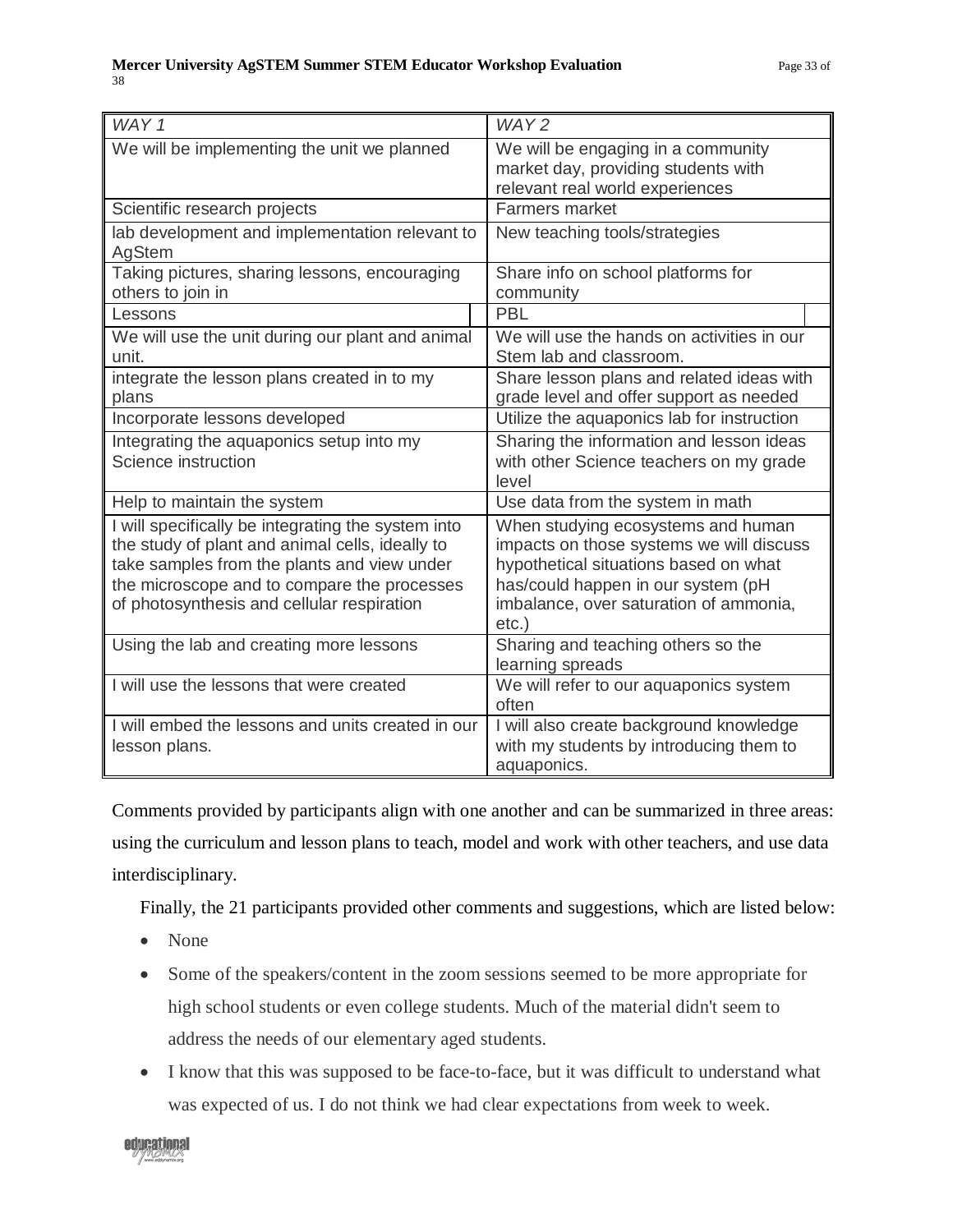- I am really looking forward to the aquaponics this year and I am excited to see what it leads to!
- More information on how to set up and actually run an aquaponics system
- 1) I would have a syllabus with due dates, topics covered and expectations for participants

2) I would send an email out to groups that appear to be missing a major component(s) of a module

3) I would eliminate the competition aspect if you are interested in creating a sense of cooperation within the cluster.

- 4) I would have more explicit instructions in for the aquaponics computer simulation.
- 5) Make sure the bugs are out of the simulation programming.
- Next time we need to meet face to face.
- Great program
- I feel this course would have been much better if it was face to face, especially setting up and using the sensors and using the coding. Unfortunately, that was not an option due to our current circumstances. That being said, this course was well done in the virtual format.
- I would love to see some of the work pared down so that we could focus on the essentials and then focus on integration into the classroom. I would have liked more weekly interaction with the computer systems to be able to better explain them at a student level. I also appreciated that the email address was monitored by several people, but this sometimes made getting an answer back frustrating for my team because we would get the same response multiple times.
- Thank you!!
- Need more help with the coding part of the tools.

The comments provided compliments for the professional learning experience and gave specific information for enhancing the experience of others participating in STEM professional development in the future.

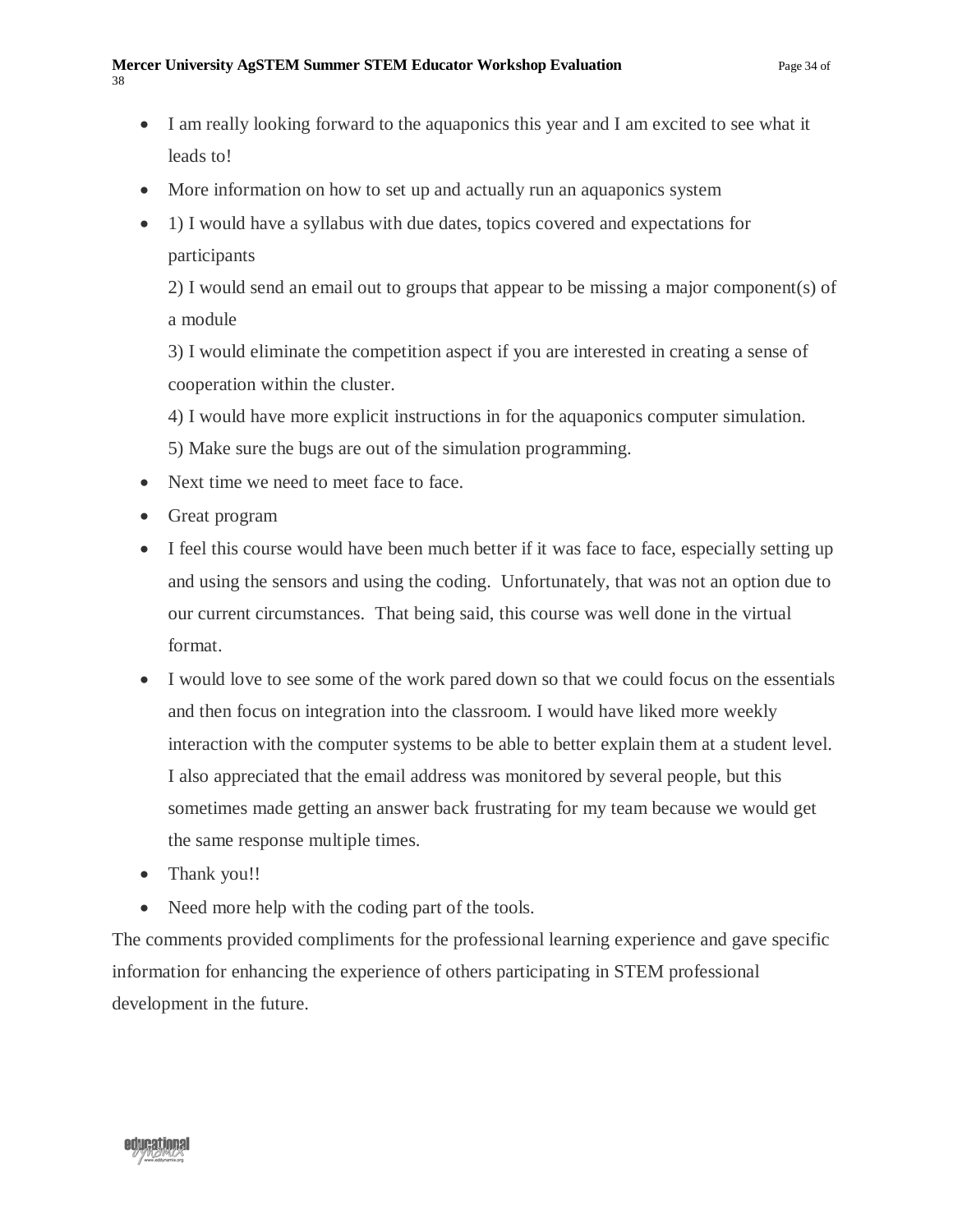#### <span id="page-34-0"></span>**Analysis of data across evaluation methods**

An analysis across the various evaluation instrument demonstrated consistency in responses. The analysis is summarized in three areas: review of the professional development structure, a look at objectives and moving forward.

#### *Review of professional development structure*

The plan for the AgSTEM professional development was first envisioned as a two-week face-to-face session with hands-on experiences; however, COVID-19 caused the planners to reconsider and provide the program virtually. With that change, the sessions were moved to a four-week experience with participants working asynchronous two times a week and coming together for instruction synchronously once a week. With this change, the majority of participants adjusted well; however, others hoped for the face-to- face experiences. Considering the virtual approach to learning, participants suggested a more structured approach to starting the professional development, which included:

- Designing a syllabus with due dates, topics covered and expectations for participants.
- Sending out emails to groups for missing major components of a module.
- Eliminating the competition aspect if you are interested in creating a sense of cooperation within the cluster.

Being more explicit with instructions in for the aquaponics computer simulation. The participants appreciated the 'spread out' approach over the four weeks and the strong implementation of asynchronous lessons and that supported the synchronous lesson. Further, the participants valued having the website as a 'one stop shopping.' They suggested having asynchronous lessons prepped at least a week in advance and defining expectations in advance would be helpful.

The participants believed that the open communication between the attendees and experts was a strong aspect of the AgSTEM professional development. Three items from the Mercer University AgSTEM Summer STEM Educator Workshop support the review of the professional development structure:

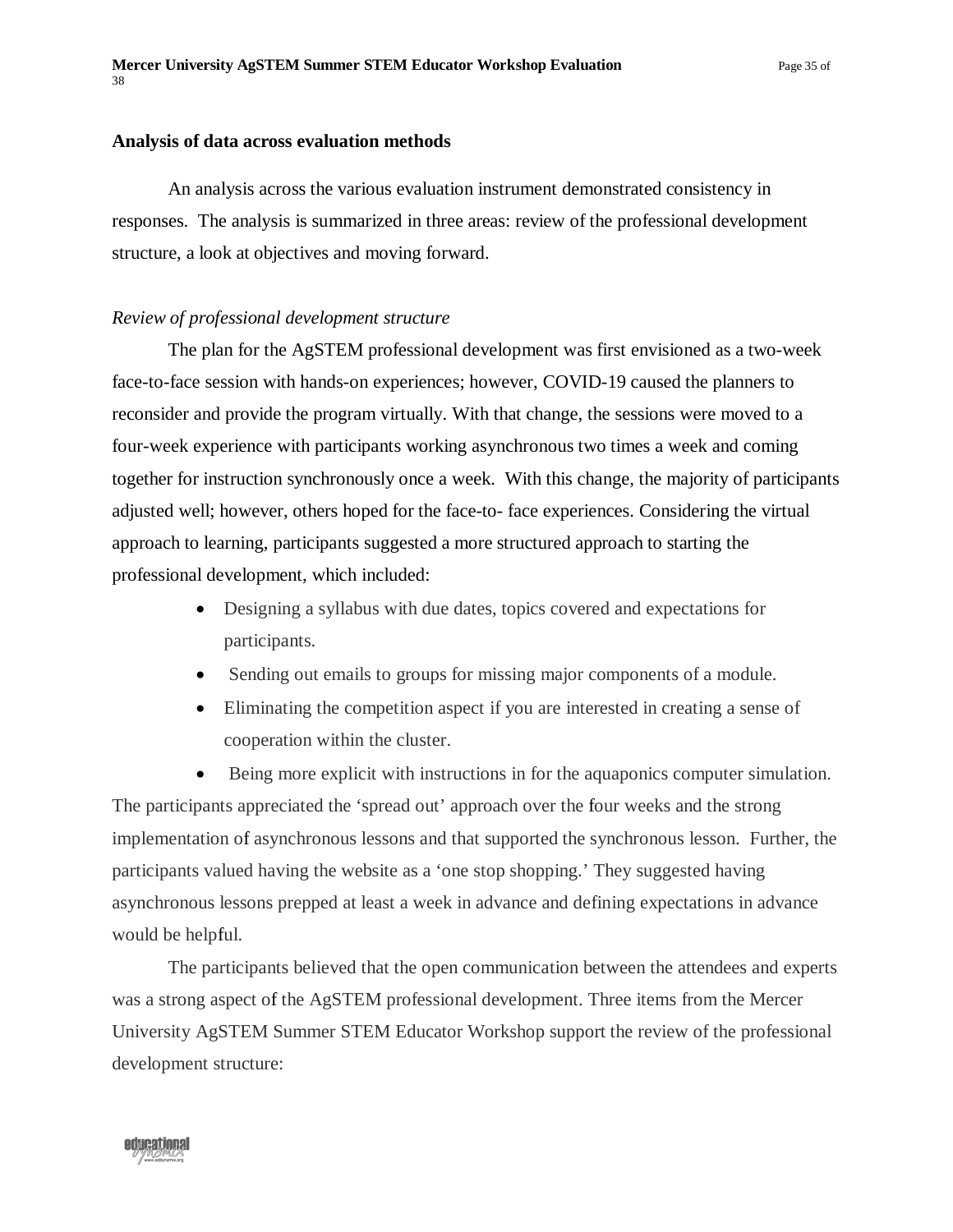- The virtual structure for learning was suitable for the workshop (Weighted average 3.81) out of 5).
- Personnel conducting professional learning exhibited qualities essential to a successful professional learning experience, i.e. knowledgeable, creativity, appropriate written and oral communication, effective interpersonal skills (Weighted average 4.33 out of 5)
- Personnel conducting the professional learning effectively modeled the strategies and skills that were taught (weighted average 4.0 out of 5).

Finally, participants indicated that the professional development was challenging and required viewing videos and reading that they believed could have been reduced. One respondent indicated "I would love to see some of the work pared down so that we could focus on the essentials." Another participant suggested the work seemed to be for middle and high school teachers. However, overall the students appreciated the support that was rendered and the responsiveness of the facilitators of the program.

## *A Look at Objectives*

As seen in Figure 15, the objectives of the AgSTEM professional development were incorporated in the modules with many spanning over the majority of the modules. It seems that if the objectives were included in multiple modules then clarification of purpose is supported more.

| <b>OBJECTIVES</b><br><b>INCLUDES</b><br><b>WEIGHTED</b>                              | <b>MODULE</b><br>1 INTRO<br>T <sub>O</sub> | <b>MODULE 2</b><br><b>CONNECTING</b><br><b>AGSTEM TO</b>     | <b>MODULE 3 SOCIAL</b><br><b>ENTREPRENEURSHIP/</b><br><b>SERVICE-LEARNING</b> | <b>MODULE 4</b><br><b>AGSTEM</b><br><b>CURRICULAR</b> |
|--------------------------------------------------------------------------------------|--------------------------------------------|--------------------------------------------------------------|-------------------------------------------------------------------------------|-------------------------------------------------------|
| <b>AVERAGES</b><br><b>OUT OF 5.</b>                                                  | <b>AGSTEM</b>                              | <b>TEACHING &amp;</b><br><b>LEARNING</b><br><b>STANDARDS</b> | <b>IN AGSTEM</b>                                                              | <b>DESIGN</b>                                         |
| <b>Tying</b><br>aquaponics and<br>computer science<br>to the<br>curriculum<br>(4.29) | X                                          | Χ                                                            | X                                                                             | X                                                     |
| <b>Designing</b><br>authentic<br>assessments that                                    |                                            |                                                              |                                                                               | X                                                     |

<span id="page-35-0"></span>Figure 15. A Look at Objectives Across the Modules

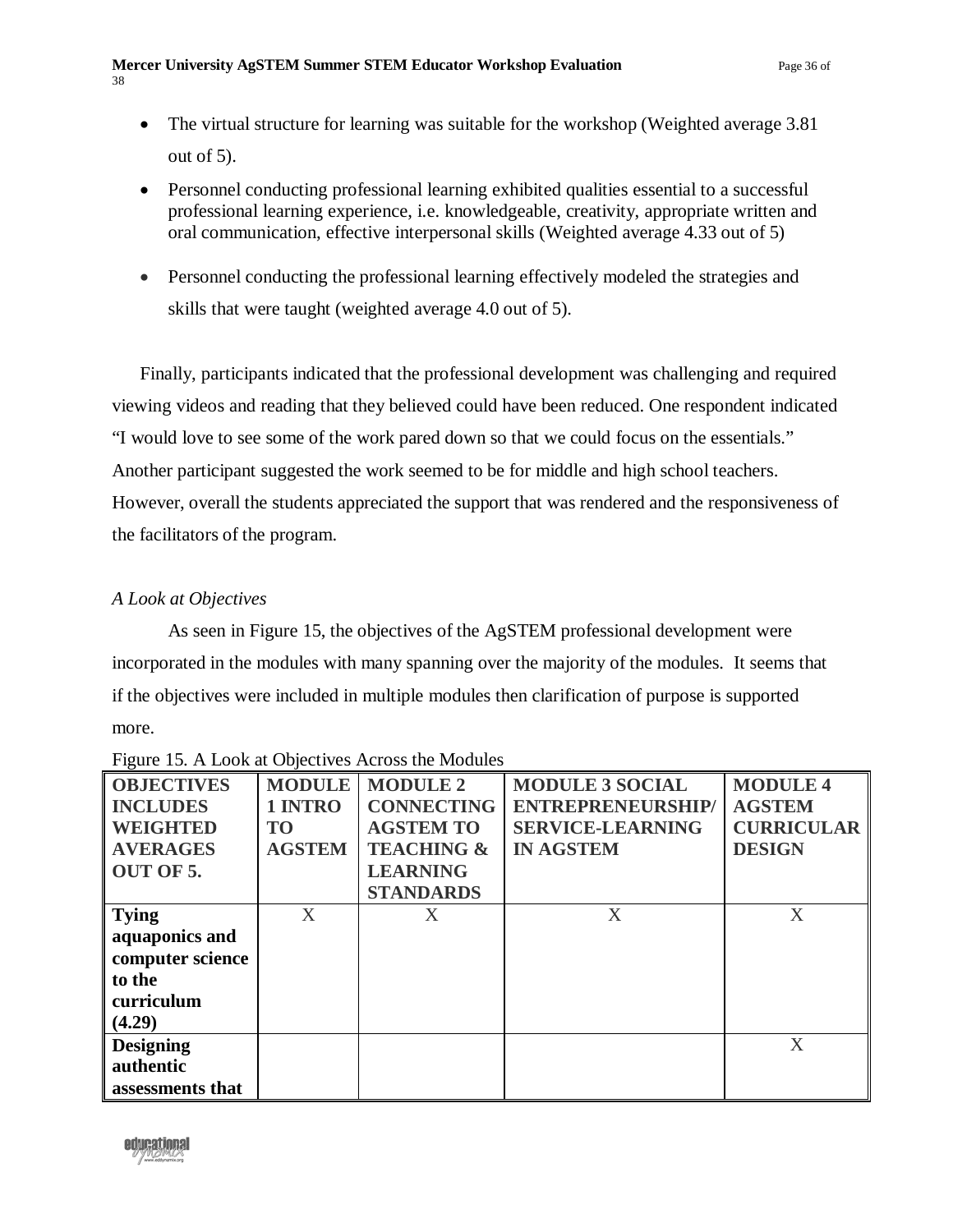| <b>OBJECTIVES</b>      | <b>MODULE</b> | <b>MODULE 2</b>       | <b>MODULE 3 SOCIAL</b>  | <b>MODULE 4</b>           |
|------------------------|---------------|-----------------------|-------------------------|---------------------------|
| <b>INCLUDES</b>        | 1 INTRO       | <b>CONNECTING</b>     | ENTREPRENEURSHIP/       | <b>AGSTEM</b>             |
| <b>WEIGHTED</b>        | <b>TO</b>     | <b>AGSTEM TO</b>      | <b>SERVICE-LEARNING</b> | <b>CURRICULAR</b>         |
| <b>AVERAGES</b>        | <b>AGSTEM</b> | <b>TEACHING &amp;</b> | <b>IN AGSTEM</b>        | <b>DESIGN</b>             |
| OUT OF 5.              |               | <b>LEARNING</b>       |                         |                           |
|                        |               | <b>STANDARDS</b>      |                         |                           |
| integrate              |               |                       |                         |                           |
| aquaponics and         |               |                       |                         |                           |
|                        |               |                       |                         |                           |
| computer science       |               |                       |                         |                           |
| (3.19)                 |               |                       |                         |                           |
| <b>Using real time</b> |               | $\mathbf X$           | X                       | $\boldsymbol{X}$          |
| data in the            |               |                       |                         |                           |
| classroom (3.29)       |               |                       |                         |                           |
| <b>Incorporating</b>   |               | $\mathbf X$           | $\boldsymbol{X}$        | $\boldsymbol{\mathrm{X}}$ |
| authentic              |               |                       |                         |                           |
| scientific             |               |                       |                         |                           |
| investigation and      |               |                       |                         |                           |
| engineering            |               |                       |                         |                           |
|                        |               |                       |                         |                           |
| design challenges      |               |                       |                         |                           |
| into the               |               |                       |                         |                           |
| classroom that         |               |                       |                         |                           |
| use aquaponics         |               |                       |                         |                           |
| and computer           |               |                       |                         |                           |
| science as a basis     |               |                       |                         |                           |
| (4.05)                 |               |                       |                         |                           |
| <b>Sustainable</b>     | X             | X                     |                         | X                         |
| maintenance and        |               |                       |                         |                           |
| use of an              |               |                       |                         |                           |
| aquaponics             |               |                       |                         |                           |
| system as an           |               |                       |                         |                           |
| educational tool       |               |                       |                         |                           |
|                        |               |                       |                         |                           |
| (4.33)                 |               |                       |                         |                           |
| <b>Coding for the</b>  |               | $\mathbf X$           | $\mathbf X$             | $\mathbf X$               |
| <b>STEM</b> classroom  |               |                       |                         |                           |
| (3.3)                  |               |                       |                         |                           |
| <b>Creating social</b> |               |                       | $\mathbf X$             |                           |
| entrepreneurship       |               |                       |                         |                           |
| projects with          |               |                       |                         |                           |
| <b>AgSTEM (4.29)</b>   |               |                       |                         |                           |
| <b>Making</b>          | $\mathbf X$   | $\mathbf X$           | $\mathbf X$             | $\mathbf X$               |
| aquaponics a           |               |                       |                         |                           |
| value add for          |               |                       |                         |                           |
|                        |               |                       |                         |                           |
| your school            |               |                       |                         |                           |
| (4.43)                 |               |                       |                         |                           |